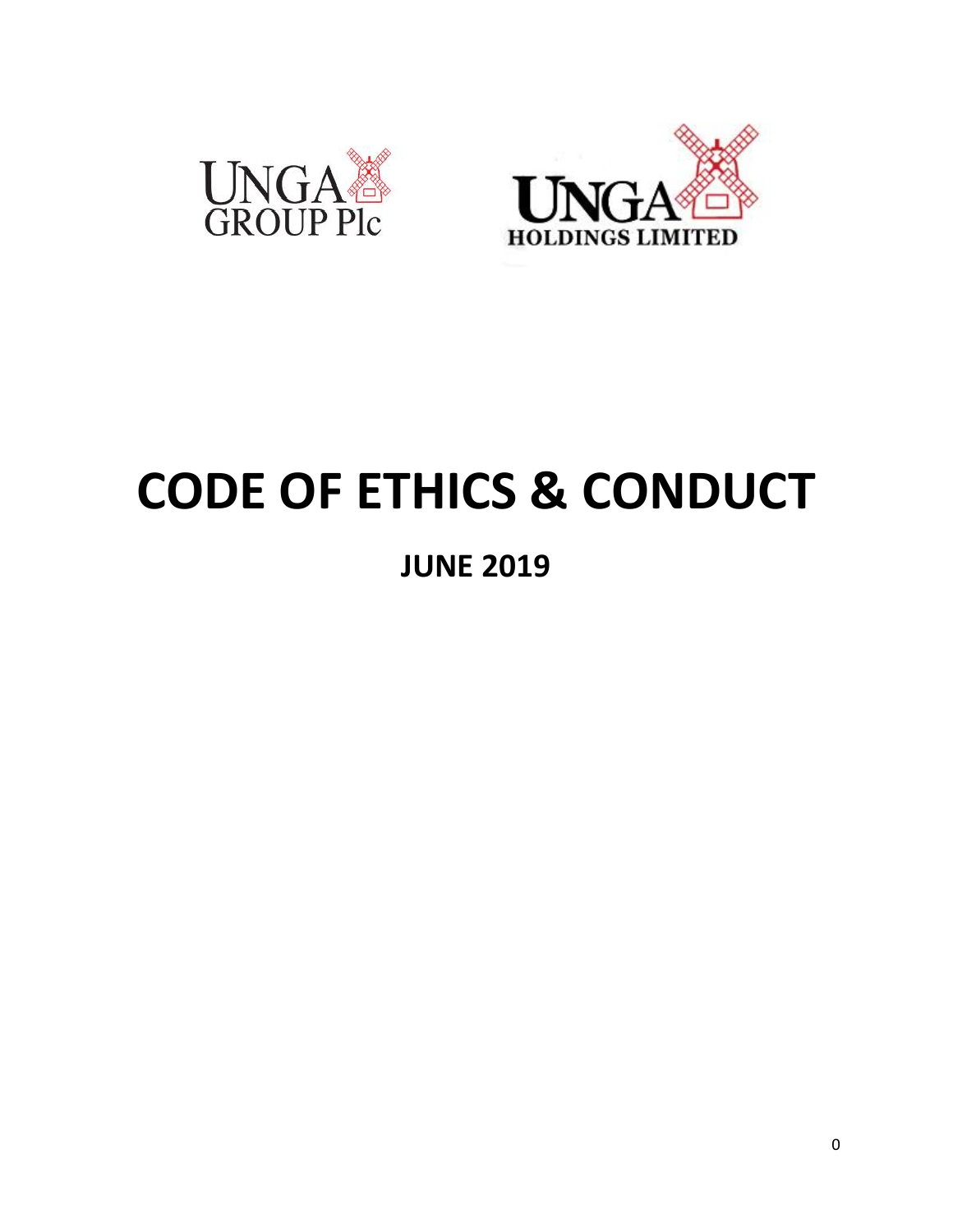## **TO ALL EMPLOYEES OF UNGA HOLDINGS LIMITED**

Unga Holdings Limited (UHL) is a holding entity majority owned by Unga Group Plc in partnership with Seaboard Corporation. Its subsidiaries include Unga Limited, Unga Farm Care (EA) Limited, Ennsvalley Bakery Limited and Unga Millers (U) Limited.

Our Code of Ethics & Conduct (the Code) articulates the values that guide us in our behavior and how we conduct our business. These embrace self-responsibility, trust, respect, integrity, innovation, continual improvement and teamwork

## **Our Vision**

## Nutrition for Life

Our Vision directs our Company's future growth towards a portfolio of diversified value-added products in Eastern Africa and beyond.

## **Our Mission**

To achieve and maintain market share leadership in the provision of superior human nutrition, animal nutrition and health products and services for the benefit of all stakeholders within Eastern Africa.

# **Our Core Values**

Unga Holdings Limited is an equal opportunity employer.

We are committed to creating an environment that supports calculated risk taking, experimentation and the free expression of ideas. We are an organization that delivers on the expectations of our customers and other stakeholders by living our core values of:

1. Self-Responsibility

Every one of us is a leader. We take pride, set the right example and hold ourselves accountable for achieving our individual and collective goals. We take responsibility for our success and setbacks. We celebrate success and see setbacks as an opportunity for growth.

2. Trust

We build trust and honour our commitments to one another by communicating actively and openly.

3. Respect

We treat each and every person with respect and value the diversity they bring to the company.

4. Integrity

We are fair and honest in all our interactions with one another, we earn our reputation by adhering to the highest moral and ethical standards.

5. Innovation

We are a learning organization, constantly looking for ways to improve. We embrace creativity, change and opportunity, deliver innovative solutions to the market place and will take informed, responsible risks.

6. Continual Improvement

We develop in our people the ability to continually improve our processes, products and services through living PaTaMu.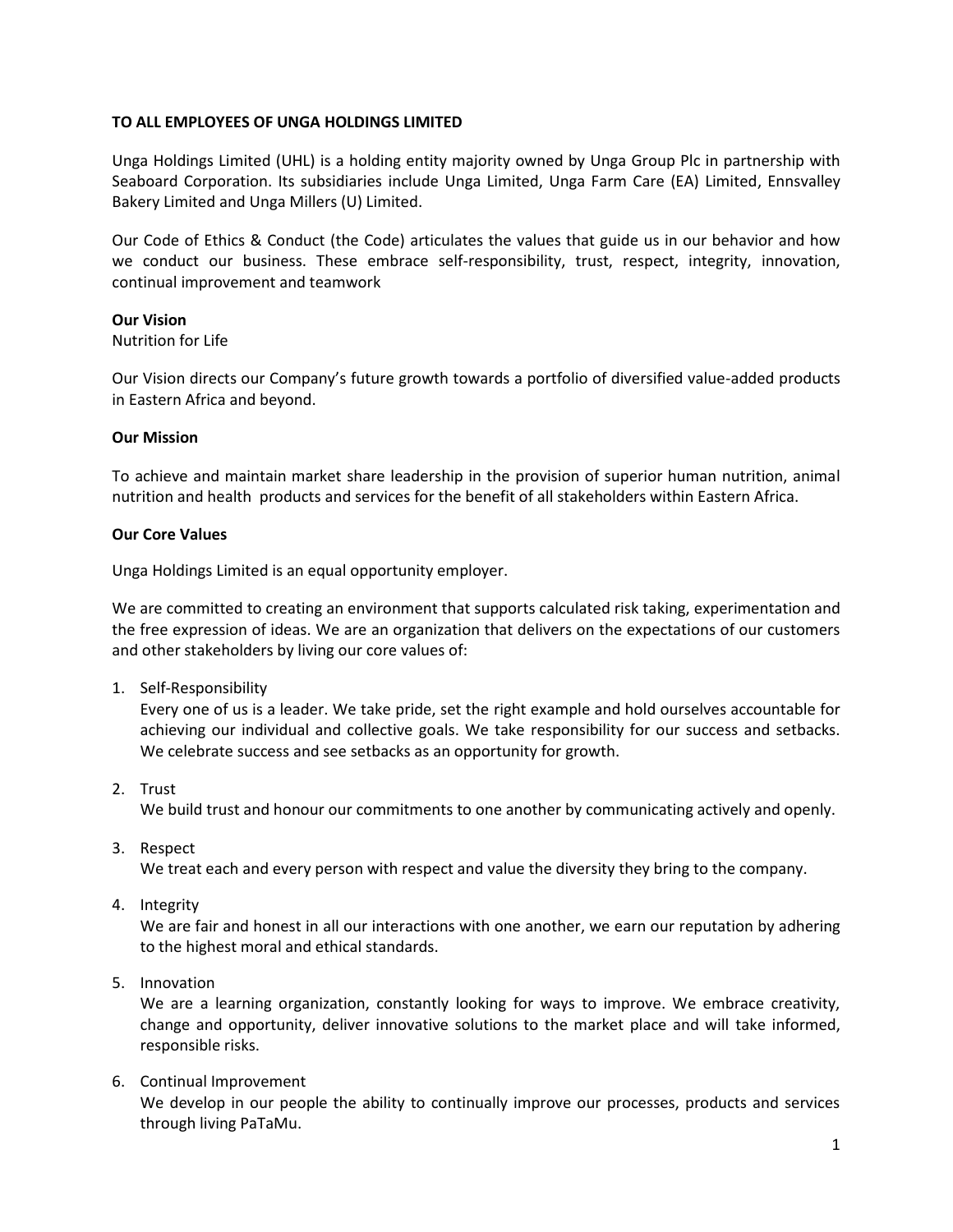## 7. Teamwork

Our success is dependent on the collective energy, expertise and intellect of our team members. We foster collaboration while maintaining individual accountability. We strive to create a work environment where motivated team members can flourish and succeed to their highest potential.

#### **OUR RESPONSIBILITY**

At Unga we attach great importance and care in quality products and service to our customers (both internal and external) in order to expand our share of the market; have greater productivity and lower costs; and maximize our profits. In doing this we would like all our employees to inculcate positive attitudes, honesty and integrity in all business dealings and to bear responsibility for all their actions.

Our purpose for authoring a publication on ethics and professional conduct is to emphasize the expectation of our employees and customers to be treated fairly. This policy will serve to guide our behavior and ensure ethical conduct. However the Code is not meant to replace considered judgment of Management, especially in areas where there is no codification.

This policy applies to directors, employees, partners, consultants, outsourced labour and other workers at Unga Holdings Limited, including all personnel affiliated with third parties.

Unga reinforces the importance of the integrity message and that the tone starts at the top. Every employee, supervisor, manager and leader needs to consistently maintain an ethical stance and support ethical behavior. Employees at Unga should encourage open dialogue, solicit and receive honest feedback and treat everyone fairly, with honesty and objectivity.

The Board are committed to this Code and believe it is an important guide to every employee's behavior and responsibilities to the Company.

| Name                   | Unga         | Unga                | Designation | Signature |
|------------------------|--------------|---------------------|-------------|-----------|
|                        | Group Plc    | <b>Holdings Ltd</b> |             |           |
| Isabella Ochola-Wilson |              |                     | Chairman    |           |
| Andrew S.M. Ndegwa     | ✓            | $\checkmark$        | Director    |           |
| David Dannov           |              | $\checkmark$        | Director    |           |
| Johannes Combrink      |              | $\checkmark$        | Director    |           |
| Alan McKittrick        | ✓            | $\checkmark$        | Director    |           |
| Nicholas Hutchinson    | $\checkmark$ | $\checkmark$        | Director    |           |
| Shilpa Haria           | ✓            |                     | Director    |           |
| Patrick Obath          | $\checkmark$ |                     | Director    |           |
| Vitalis Ojode          |              |                     | Director    |           |
| Jinaro Kibet           | $\checkmark$ |                     | Director    |           |

Sincerely,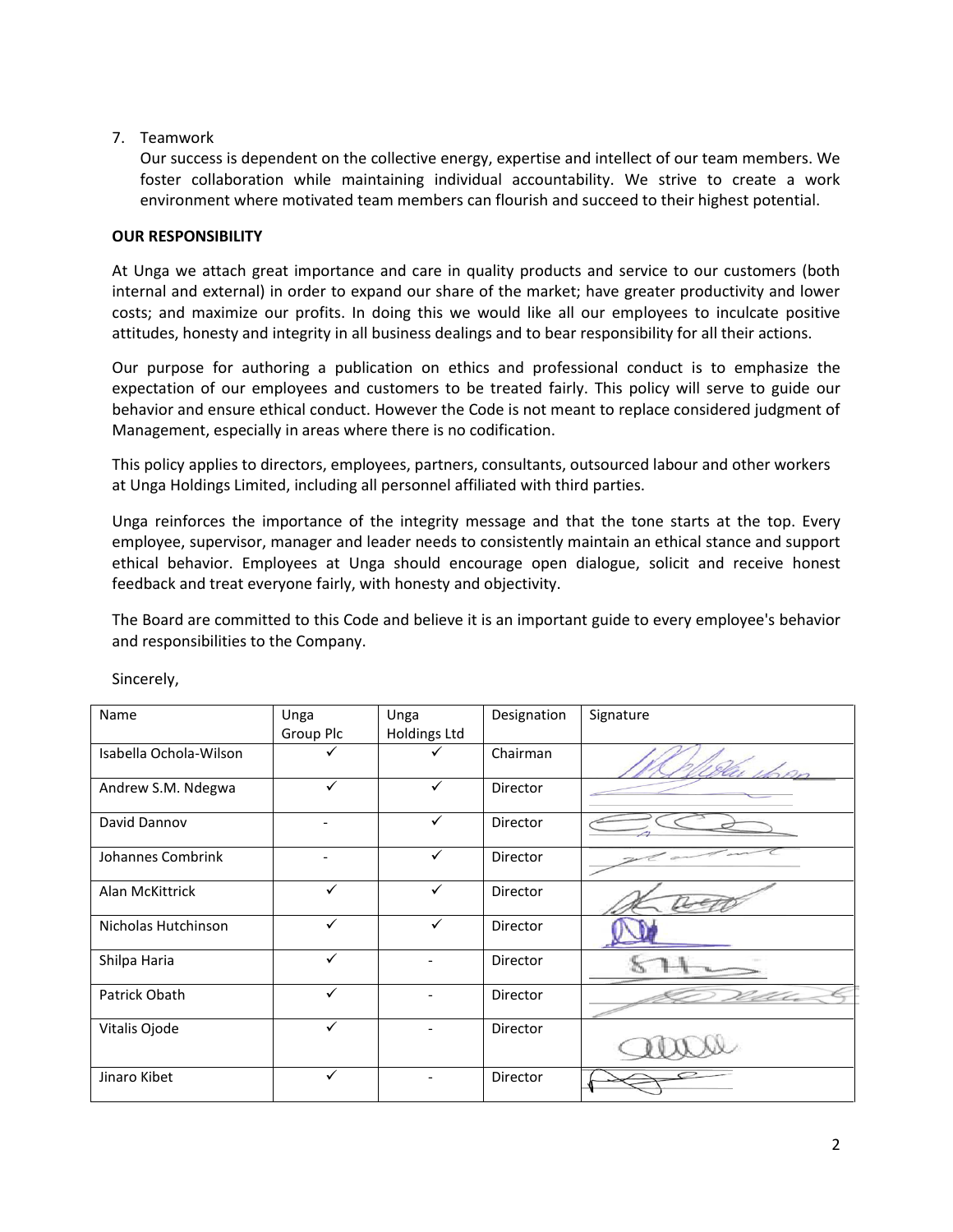# **TABLE OF CONTENTS**

| 1. |                                                                           | Page 1  |
|----|---------------------------------------------------------------------------|---------|
| 2. |                                                                           | Page 4  |
| 3. |                                                                           | Page 7  |
| 4. |                                                                           | Page 8  |
| 5. |                                                                           | Page 8  |
| 6. |                                                                           | Page 9  |
| 7. |                                                                           | Page 9  |
| 8. |                                                                           | Page 10 |
| 9. |                                                                           | Page 11 |
|    |                                                                           | Page 11 |
|    |                                                                           | Page 13 |
|    |                                                                           | Page 14 |
|    |                                                                           | Page 14 |
|    |                                                                           | Page 14 |
|    |                                                                           | Page 15 |
|    |                                                                           | Page 15 |
|    |                                                                           | Page 16 |
|    |                                                                           | Page 17 |
|    |                                                                           | Page 18 |
|    |                                                                           | Page 19 |
|    | 21. Internal Management. Financial Responsibility and Accounting Controls | Page 19 |
|    |                                                                           | Page 20 |
|    |                                                                           | Page 21 |
|    |                                                                           |         |
|    |                                                                           |         |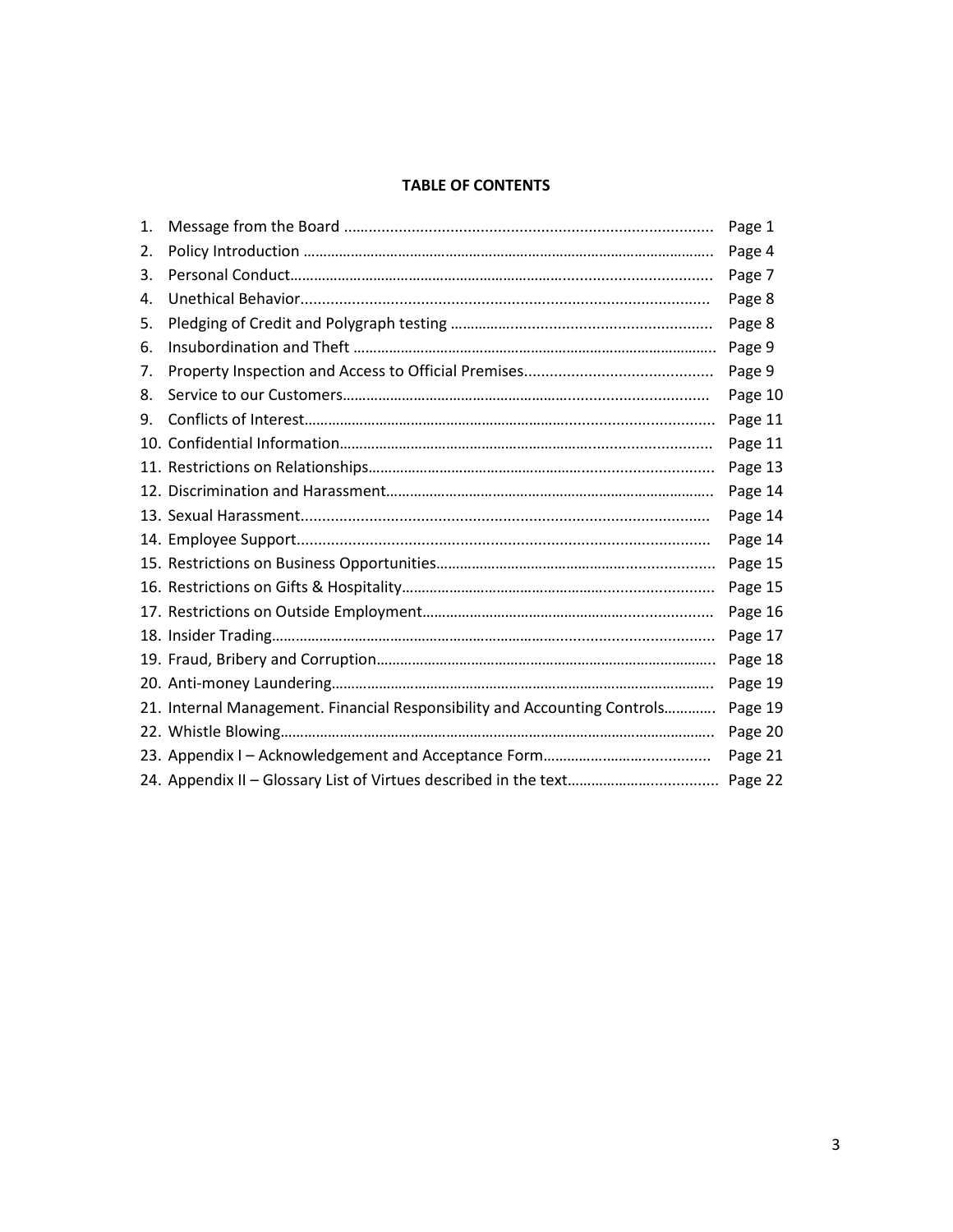#### **Policy Introduction**

This policy outlines the conduct and behavior that all Unga representatives including its Directors, employees, casual workers, consultants, contractors, suppliers and customers will be expected to portray and adhere to while associated with any of its companies. It also helps to establish a culture of openness, trust and integrity in our business practices. It should be read in conjunction with other company policies and procedures governing its operations

Ethics is about moral choices. It is about the values that lie behind them, the reasons people give for them, and the language they use to describe them. It is about the dilemmas of life, death, sex, violence and money. Much of ethics is about integrity. It is about applying basic values to the decision making process and therefore living in a way that allows your personality to be expressed in what you do.

All employees shall at all times observe absolute integrity, honesty and ethical behavior in the discharge of their duties or in the exercise of their powers while in our employment. Employees holding supervisory roles or any other employees who are placed in positions of authority over other employees shall take all reasonable steps or precautions to ensure the integrity and devotion to duty of all employees, for the time being under their control, at Unga Holdings Limited.

We are committed to protecting employees, partners, clients, vendors and the Company from illegal or damaging actions by individuals, either knowingly or unknowingly. The Company will take the appropriate measures and act quickly in correcting the issue if the ethical code is broken. Any infractions of this code of ethics will not be tolerated.

We are committed to effectively managing all kinds of risks that threaten the ability of individual institutions or functions, or the group as a whole, to achieve their objectives, including risks to the safety, health and welfare of staff and others. Enterprise Risk Management is an integral part of Unga's processes and the effective management of risk is fundamental to the achievement of our Vision, Mission and Core Values. Risk management is the responsibility of the staff at all levels of the organization.

Unga will promote a trustworthy and honest atmosphere to reinforce the vision of ethics within the Company. Promotion of ethical conduct within interpersonal communications of employees is encouraged at all times.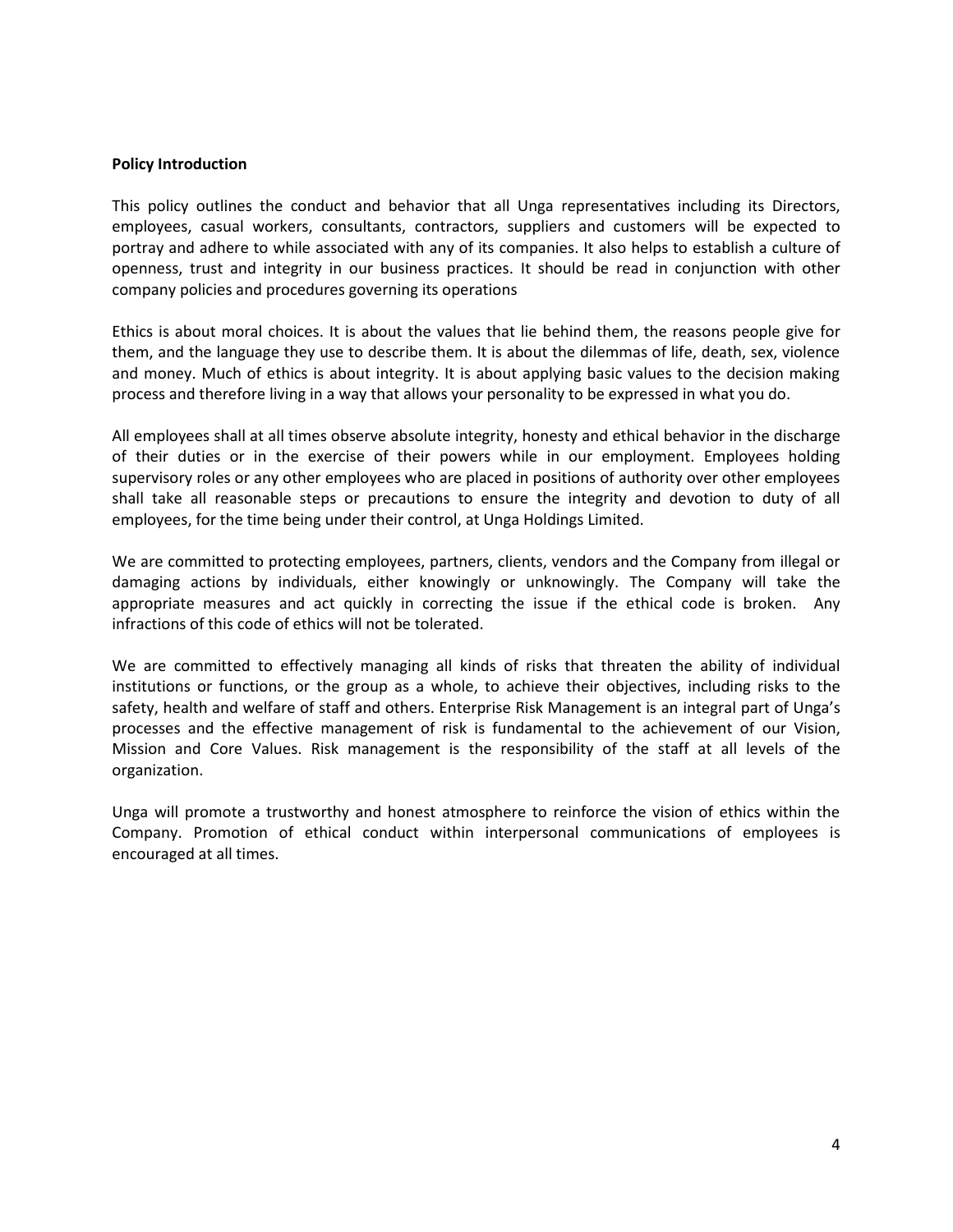#### **Board of Directors Commitment**

The Company's Board of Directors are committed to inculcating and sustaining a culture of ethical behavior and commitment to the right way of doing things in all our operations and dealings. They fully support the Code and will always ensure full compliance starting from their level and throughout the Company.

#### **Management Commitment**

The Management Team at Unga are required to set a prime example in any business practice; maintaining honesty and integrity must be their top priority. They will practice an open door policy and welcome suggestions and concerns from employees. This allows employees to feel comfortable discussing any issues and will alert them to concerns within the work force. They commit to disclose any conflict of interests regard their position within the Company. Management's commitment and responsibility includes:

Overseeing the administration of the Code in the Company.

- Interpreting the policies and responding to requests for approval or delegating these duties to other persons.
- Retaining written copies of advice or approval given to employees in their personal file.
- Investigating and remedying, if necessary, any reported reprisal taken against employees who provide information.
- Be objective and constructive when giving advice or guidance in their professional capability.
- Accept accountability for the action of their subordinates as well as for their own.
- Never maliciously injure the professional reputation or career prospects of others nor the business of others.
- Be aware of and sensitive to the cultural environment within which they are working.
- Strive to minimize misunderstanding and promote good relations between all who work in the organization and ensure that all their subordinates are aware of their duties and responsibilities especially in relation to those of others.
- Seeking interpretation of these policies from the Human Resources Leadership.

## **Employee Commitment**

Unga employees will treat everyone fairly, have mutual respect, promote a team environment and avoid the intent and appearance of unethical or compromising practices. Every employee needs to apply effort and intelligence in maintaining ethics value. They must disclose any conflict of interests regarding their position within the Company.

Employees will help the Company to increase customer satisfaction by providing quality service and timely response to inquiries. As per common law requirements of employment relationships, it is the duty of employees to, at all times, render services to the Company and to promote the best interests of the Company. Employees are obliged to disclose forthwith to the Company any of the following: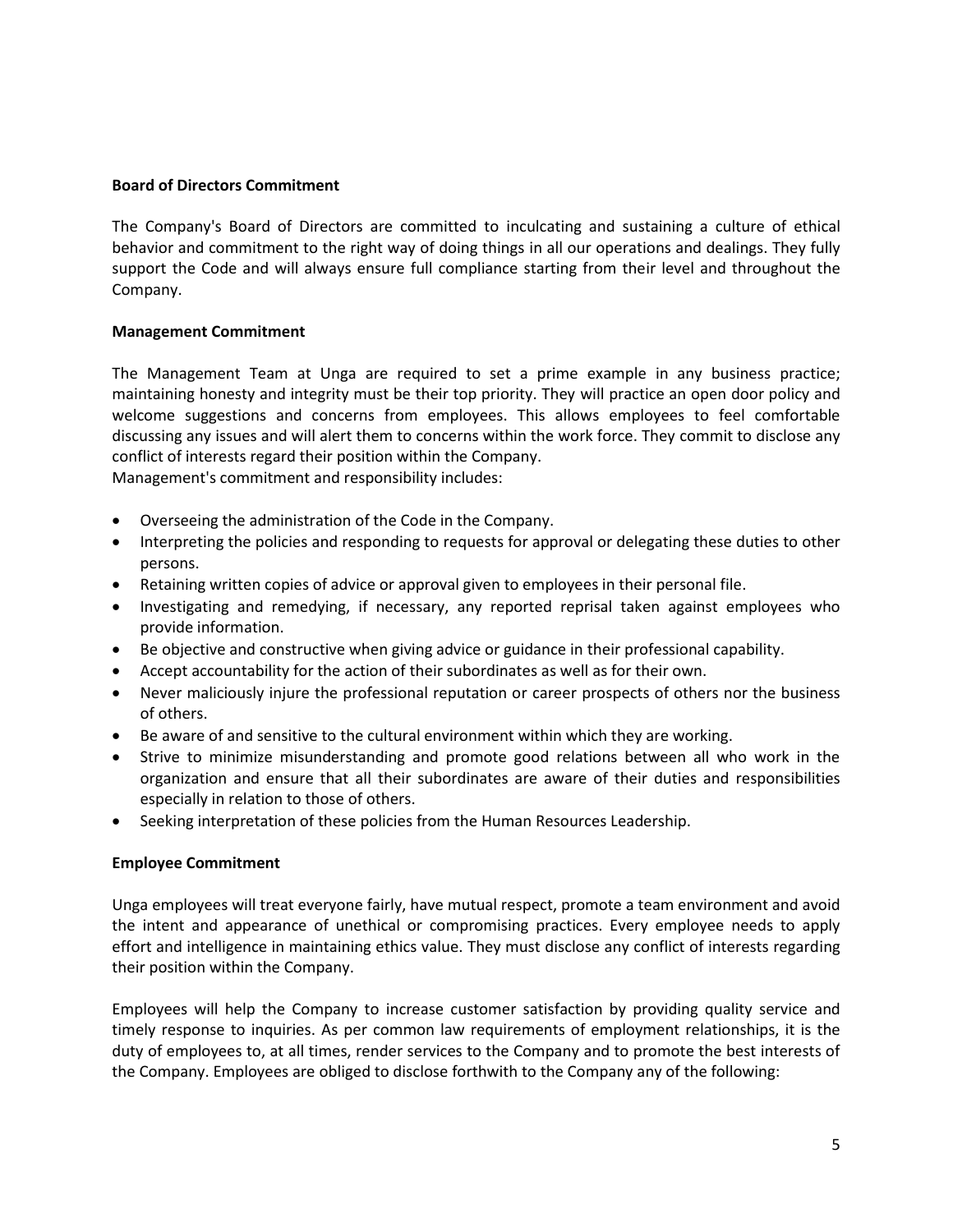- Any mental health or any medical deficiencies, including alcohol and or drug dependencies, medical conditions or any such circumstances which could detrimentally affect or in any way influence their employment or the fulfillment thereof with the Company, as soon as you become aware of the same;
- Any criminal offence, specified in the Kenyan Constitution, the Penal Code or any amendments or variations thereof from time to time, that they may have been convicted of.

In particular, employees shall be expected to exercise tact and discretion in their dealings with members of the public, public officials, fellow members of staff and any impropriety or intolerance, however provoked, must be avoided. Employees shall perform their duties in accordance with the general instructions handed down by the Company from time to time.

All employees will be responsible for:

- Following the Code
- Obtaining necessary approvals from their supervisor.
- Reporting conflicts of interest or failures to follow these policies to their supervisor.

Any discussions an employee may have with their supervisor about possible violations of this Code will be treated as confidential. No reprisal will be taken against any employee who provides information about possible violations but should they have deliberately violated the standards set herein, disciplinary action will be taken against them as laid out in the Disciplinary Policy.

Upon recruitment and subsequently annually, all employees are required to complete the Code of Ethics and Conduct Form to acknowledge having read and understood the Code and undertaking to comply with it.

Any infractions of this Code will not be tolerated and Unga will act quickly in correcting the issue if the ethical code is broken. Any employee found to have violated this policy may be subject to disciplinary action, up to and including termination of employment.

If you have any questions upon reading this Code or about any supplemental policies, you should discuss these with your Line Manager or the Human Resources personnel in your company. Any request for waivers to this Code must be forwarded to the Group Managing Director, who will in turn disclose this to the Board Human Resource Committee.

#### **Supplier Commitment**

All suppliers (companies and persons) who intend to do any business with Unga, are expected to adhere to this Code. A copy of the Code will be given to all potential suppliers, who will be required to read and acknowledge that they will comply with it through signing the acknowledgement form as part of the contracting process through the Procurement function.

In addition to complying with the Code, all suppliers will be responsible to ensure that they receive and adhere to all other relevant Policies e.g. Procurement/Supply, maintaining the terms and conditions of their relationship with Unga confidential (unless disclosure has been approved in writing by the relevant authority in the Company) and ensuring that all Unga employees/contractors/consultants with whom they interact are treated with respect in a non-discriminatory and non-threatening manner.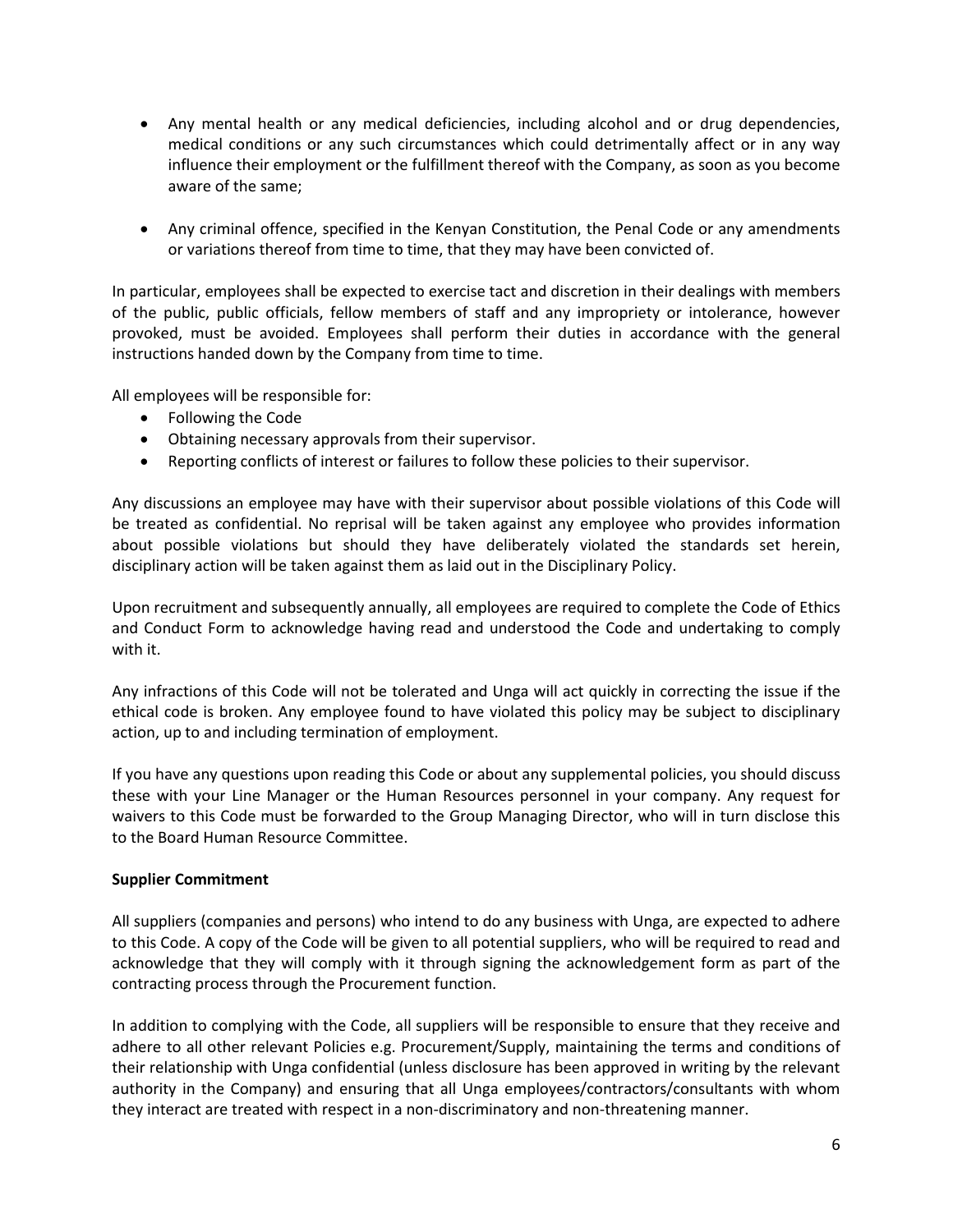Suppliers are also expected to read and understand Unga's Whistle Blower Policy. At no time should suppliers offer or pay bribes to any of Unga's employees/contractors/consultants. In the event that a supplier is asked by an employee/contractor/consultant to pay a bribe or to provide a facilitating gesture, the supplier is expected to promptly inform the Company using the mechanisms described in the whistle blower policy/guidelines.

## **1. PERSONAL CONDUCT**

Our collective personal conduct portrays the corporate image of Unga. We need to fill our minds with thoughts of peace, courage, health, hard work and hope to win. Our life is what our thoughts make it. These are the positive attitudes that we should reflect within and outside Unga to build our image. As part of your employment responsibilities, you are expected to maintain a good relationship with coworkers and those doing business with the company. Honesty is expected.

Our physical appearance and grooming should be smart and decent always befitting the occasion. We should avoid the company of persons with questionable integrity and desist from habits that are offensive to our customers e.g. smoking while attending to customers, or talking and ignoring a waiting customer.

# **Criteria for Dress Code**

There are three key criteria which the Company will use to establish a dress code for a particular working area:

# $\checkmark$  Safety and Quality

The employee's clothing, hair style and jewelry should not be the type which could interfere with the safe performance of his/her duties and the quality of our products. This rule is for the benefit of the employee.

# **Customer Contact**

Our customers judge the Company not only by the quality of the products and services we provide, but also by the appearance of the people with whom they deal. Employees whose duties involve such contact must maintain a suitable appearance.

# **General Contact**

Our image with vendors and the general public is important as our customer image. Employees who deal with the general public must also be aware of the fact that their dress and actions reflect upon the Company.

The direct Manager/Supervisor has the primary responsibility to see that employees conform to the policies issued for dress code. When an employee is not following the guidelines the manager/supervisor should first try and resolve the problem through an informal discussion with the employee involved. If the employee continues to disregard instructions then they receive a written warning. If this continues then it should be referred to the Human Resources Leadership for final warning.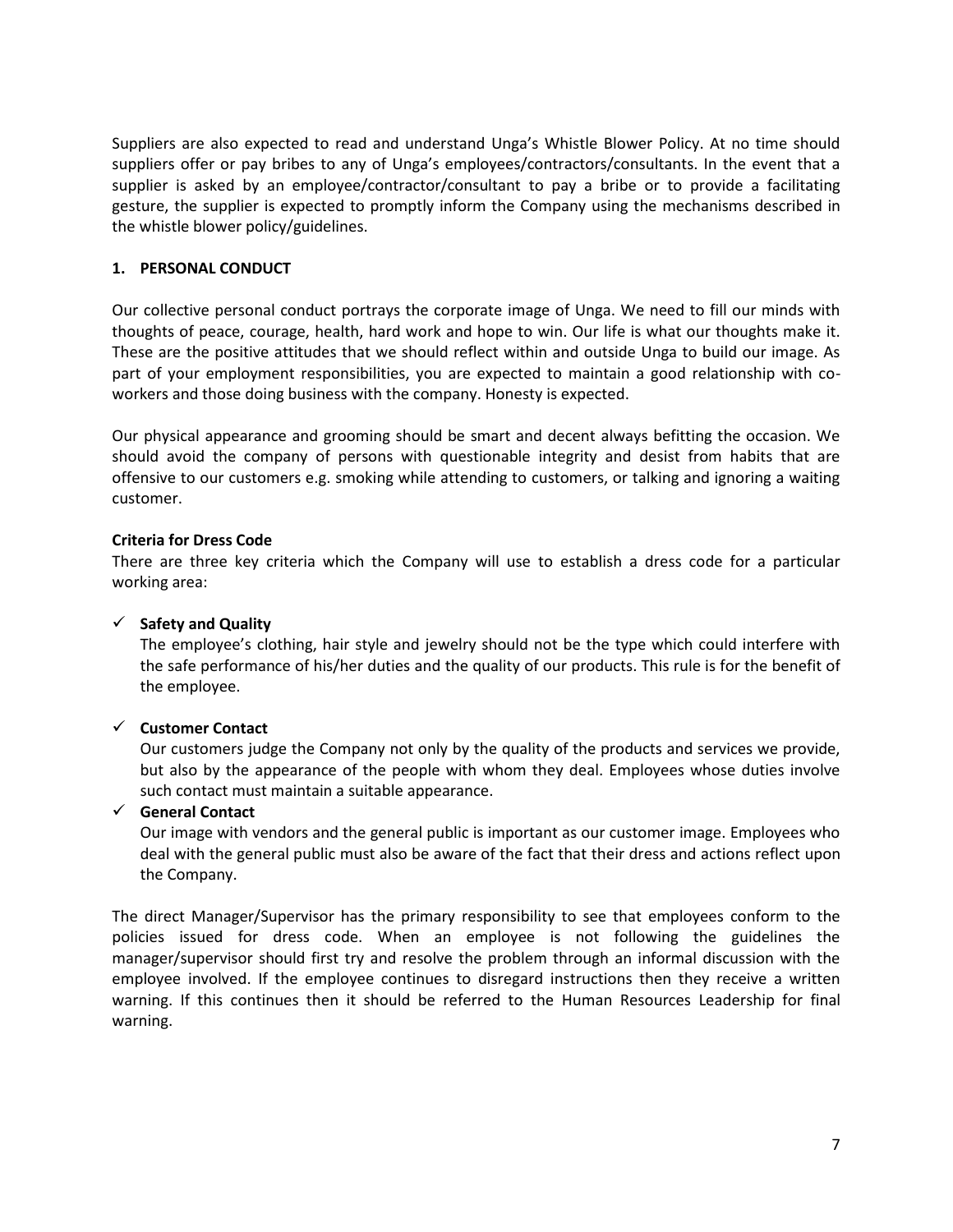# **2. UNETHICAL BEHAVIOR**

- Unga will avoid the intent and appearance of unethical or compromising practice in relationships, actions and communications at all times.
- Unga will not tolerate harassment or discrimination among its employees.
- Unauthorized use of Company trade secrets and marketing, operational, personnel, financial, & technical information integral to the success of our Company will not be tolerated.
- Unga will not permit impropriety at any time and we will act ethically and responsibly in accordance with the Law of the countries in which we operate.
- Unga employees will not use Company assets or business relationships for personal use or gain.
- Employees should not submit false or fraudulent reports or statements, including, without limitation, claims for any refund, credit, rebate, incentive, allowance, discount, reimbursement or other payment by the Company.
- Unga employees will not come to work under the influence of any intoxicating substance, be it legal or otherwise, whilst on duty. When intoxicated employees are instructed to leave their place of work and that day will be regarded as unpaid leave. Such employees will further be liable for disciplinary action which may result in their dismissal at the first instance.
- Employees found in possession of any illegal substances will be detained by Management and the Kenyan Police will be summoned to press criminal charges.
- Employees hereby acknowledge that, should any suspicion arise that they are under the influence of any intoxicating substances, they hereby consent to being subjected to any testing that may determine the extent of the intoxication, if any.
- Fighting and/or brawls will not be tolerated on Company premises at any time for any reason. Those found guilty following investigation will be subject to disciplinary action, up to and including dismissal.

# **3. PLEDGING OF CREDIT**

Employees shall not at any time pledge the Company's credit or in any way render the Company liable for the payment of any monies to any person or firm whatsoever, except payments which are necessary and incidental to the carrying out of their duties and which have been checked and authorized by the Company.

Employees shall duly and promptly account for any money received in the course of their duties within thirty (30) days of receipt and pay over the same to the Company or its agents/Bankers at such times and in such manner as the Company shall direct, retaining only such sums as they are specifically authorized by the Company to retain for the immediate requirements of their duties.

# **4. POLYGRAPH TESTING**

Unga seeks to assess the quality of employees in certain critical and sensitive roles. Employees hereby acknowledge that the Company's business is vulnerable to numerous and various forms of dishonest and unlawful acts which, while extremely difficult to detect, are capable of prejudicing the viability of the business and the employment security of all employees. In light of the afore-going, they expressly agree to:

- $\triangleright$  Be subjected to camera, recording, electronic and/or other in-house surveillance by any person designated by the Company, whenever it is deemed necessary.
- $\triangleright$  Submit themselves to polygraph examinations to be conducted by a qualified person(s) designated by the Company, whenever it is deemed necessary. A refusal to undertake the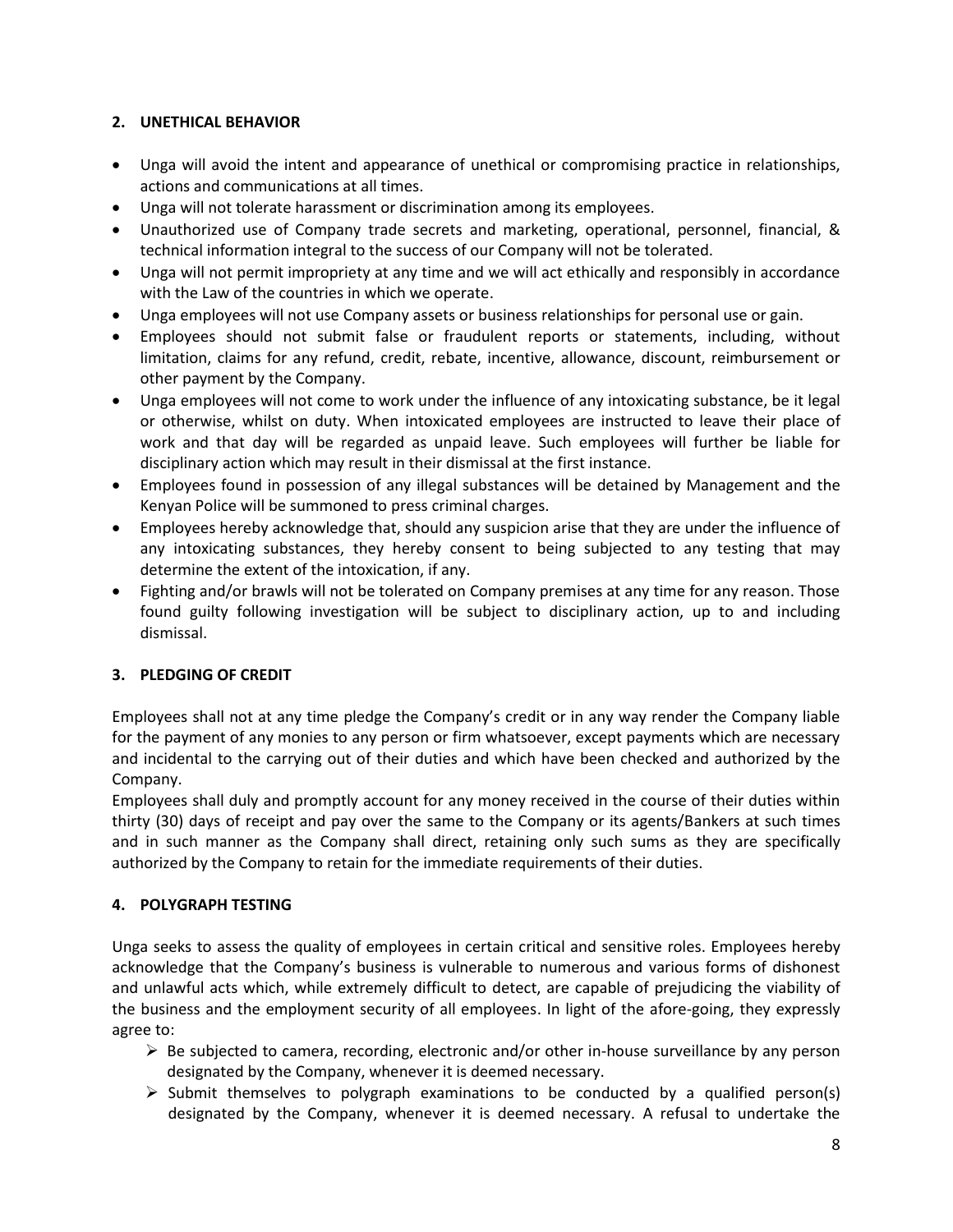polygraph test would allow the Company to draw a negative inference and will amount to a material breach of their contract of employment which will result in disciplinary action, which may include dismissal.

Employees hereby acknowledge that the Company's operational requirements are such that it is necessary that, if they work with valuable Company assets, stock and/or money, they are fully trusted by the Company. Should they, if subjected to a polygraph examination, not pass the examination to the satisfaction of a person properly qualified to conduct such examination, they shall forthwith be deemed to be incapable of continuing to work with valuable Company assets, stock and/or money.

# **5. INSUBORDINATION**

Refusal to obey a legitimate instruction or the use of obscene or otherwise objectionable language to a supervisor or manager is insubordination. It undermines the discipline and authority needed in the work place and cannot go unchallenged. Insubordination will result in discipline up to and including dismissal. Employees should follow any instructions given by a manager or supervisor unless it is unsafe, may result in death or serious injury or has no job related connection, or if they have reason to believe it is criminal or fraudulent.

Incitement of others resulting in unruly behavior will lead to dismissal. Similarly, hurtful and abusive language to others will be punishable by summary dismissal.

# **6. THEFT**

Theft of any Company property including office supplies and equipment, finished products inventory, tools and embezzlement of funds will be dealt with severely. Any employee found to have stolen Company property, embezzled Company funds or assisted others in such activities is subject to immediate dismissal. In addition, criminal proceedings will be instituted and the individuals' photograph placed in the local daily newspaper.

All employees are expected to remain alert to the possibility of theft and report any suspected activities to their supervisor/manager or HR Office. Your confidentiality will be respected.

## **7. PROPERTY INSPECTION**

The Company has the right to inspect all lockers, desks, packages etc. brought into or off the premises. Employees refusing to allow a Company representative (including appointed security firm) to conduct an inspection shall be subject to termination of employment. Company property may not be taken off premises without a written property pass signed by the employee's supervisor/manager or the manager responsible for security.

Negligence in the care and use of Company property will be cause for disciplinary action. Company property issued to employees, including software, manuals and proprietary information, must be returned if employment with the Company is terminated either voluntarily or involuntarily. If Company property is not returned, the employee will be responsible for the value of the property.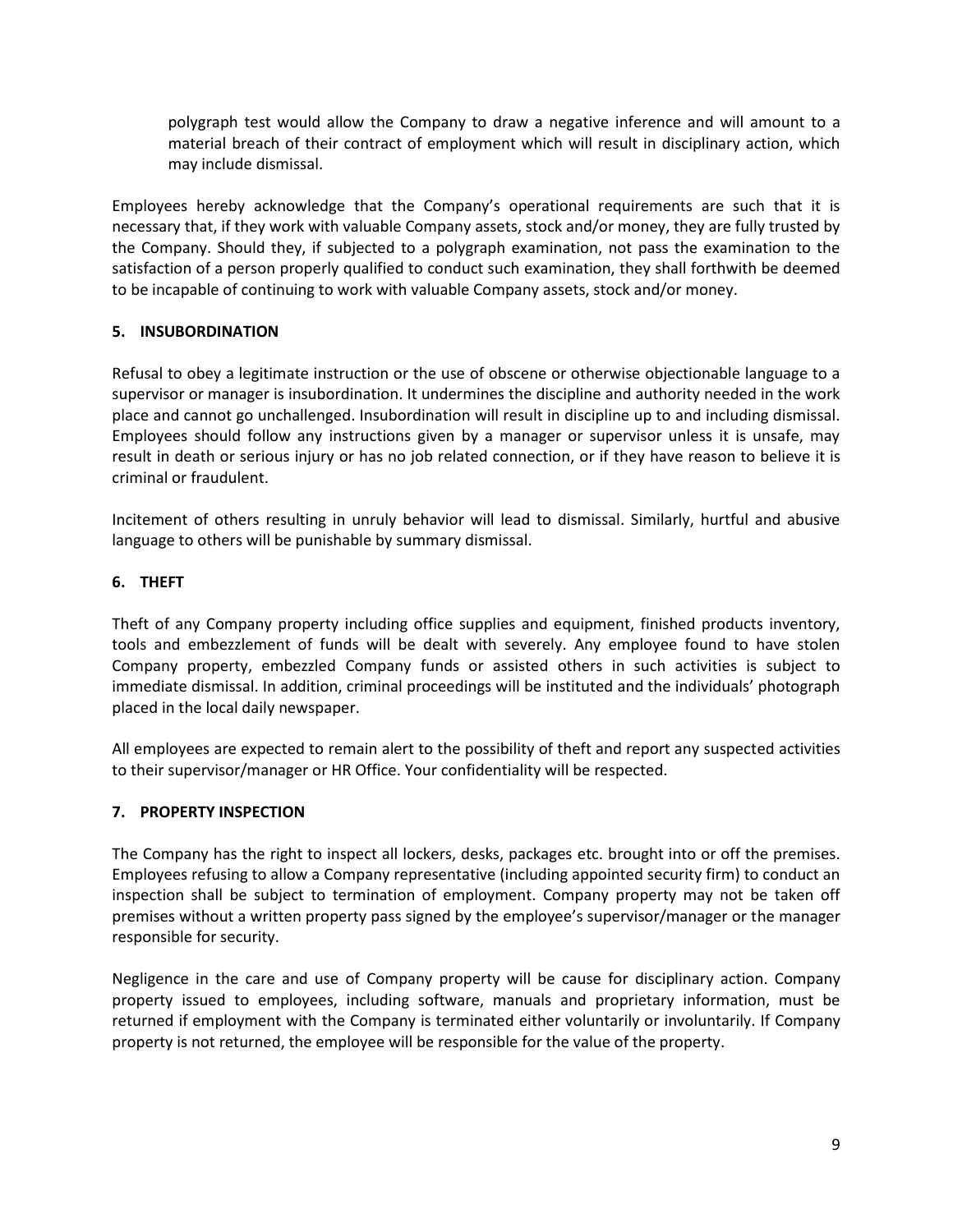Removal or attempting to remove Company property without proper permission will result in discipline up to and including dismissal. Any Company property being removed from the work premises should have a signed gate pass.

Examples of property:

- Materials, equipment and tools;
- Personal property owned by other employees;
- Confidential literature including technical, sales and quality control documents;
- Computer disks, tape and other storage media; and
- Information designated as trade secret.

## **8. ACCESS TO OFFICIAL PREMISES**

#### **Company Visitors/External Contractors**

All visitors/contractors are required to register, obtain and wear a pass at the site reception area before they enter any Company premises. This policy is necessary to protect confidential information, to ensure the security of all employees as well as Company property, and to minimize disruption of business activities.

#### **Visits by Sales Personnel**

Persons calling upon the Company for purposes of sales should be directed to arrange for appointments in advance, through the procurement team, on the day or days and hours set aside for sales visits. Authorized visitors should be accompanied while they are on Company premises and not allowed to wander off on their own.

## **Access by Former Employees**

Former or suspended employees of the Company, even if employed by a firm doing business with the Company, may not enter the Company offices without the specific approval of the manager of the process they wish to contact. Any questions on this area should be referred to the Human Resources leadership, who is responsible for monitoring this subject.

## **9. SERVICE TO OUR CUSTOMERS**

Our objective is to attract and keep customers delighted. We are committed to giving quality products and service to all our customers. We count on all employees to support this commitment by preventing errors and doing things right the first time.

All employees represent Unga to our customers and potential customers. When you respond to a customer, you create impressions that build and affect our relationships with the people we value. The quality and safety of the company's products, their fair and accurate representation to the customer or consumer, are key elements in this relationship.

Customer satisfaction (for both internal and external customers) exists when there is a good fit between what customers expect and the services that employees deliver. Our guidelines to good customer service include: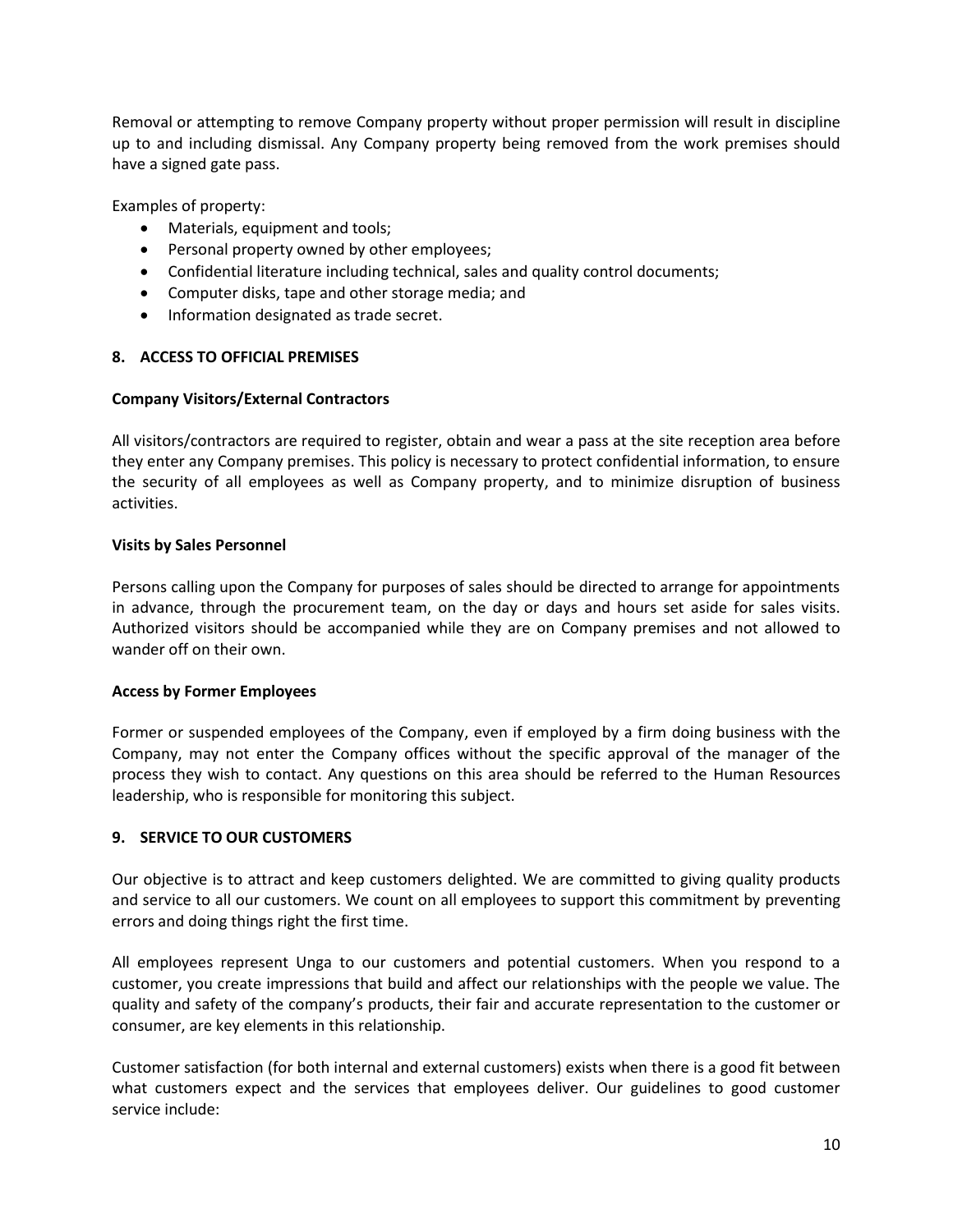- Responsiveness demonstrate a willingness to help and provide prompt value added service;
- Assurance be courteous and honest in order to inspire trust;
- Empathy show that you value and respect customers. Treat customers as you would expect to be treated;
- Tangible evidence of a commitment to service project a positive, professional image on the telephone, in face to face communication, in dress and in maintenance of the work place and its equipment.
- Employees must seek to establish and develop with customers and suppliers a continuing and satisfactory relationship leading to mutual confidence.

Unga will assure the continuity of its customer and consumer relationships on mutually satisfactory terms by:

- $\checkmark$  Providing products that meet applicable government quality and safety standards, or such higher standards as may be adopted by the company; and
- $\checkmark$  By assuring the accuracy and propriety of any representations made concerning the quality, ingredients, and nutritional and other characteristics of products.

# **10. CONFLICTS OF INTEREST**

To maintain the confidence of our customers, avoid conflicts of interest. A conflict of interest is a situation where your private or outside economic interest;

- Interferes with your duties and responsibilities to Unga; or
- Raises a reasonable question about such interference (the "appearance" of a conflict of interest may be damaging to customer confidence as an "actual" conflict of interest). For example, family relationship ties to members of your household whether or not you are related but share external investments such as businesses, these businesses might have conflict of interest with our customers and/or suppliers.

## **Sources of Conflict**

Common conflicts of interest generally arise when an employee:

- Accept gifts of more than token value or nominal value from an actual or potential customer, supplier or competitor.
- Has a significant direct or indirect financial interest in, or relationship with, an actual or potential customer, supplier or competitor; It is important that all employees do not transact any business as suppliers of service or materials for financial gain with Unga or its direct competitors.

## **11. CONFIDENTIAL INFORMATION**

Unga is committed to conducting business in an open and ethical manner. As a part of the commitment, we inform our stakeholders and other concerned groups about our operations through annual reports and the news media.

As a competitive business, Unga is strict about the disclosure of information about the Company and its business. Information that is not public is considered proprietary information, that is, information that is the property of Unga. This includes: trade secrets; confidential information regarding Unga business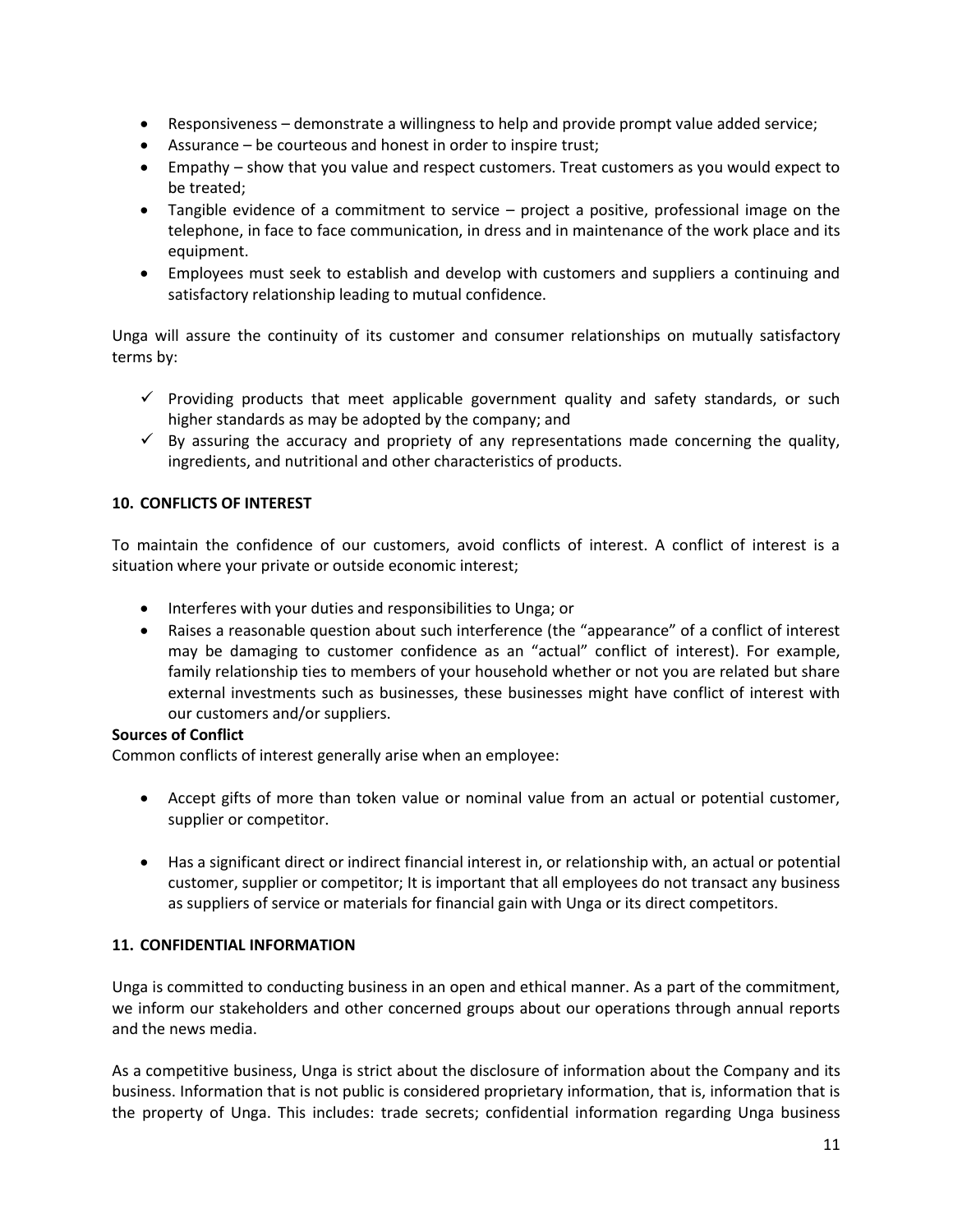such as the Company's financial performance (if it has not been publicly announced); customers; employees; products and services; systems plans and information; passwords; computer programs; business plans; marketing plans; policies; strategies and costs.

While working at Unga employees must not:

- Reveal any confidential information about the Company or its employees, customers or suppliers to anyone except properly designated employees or agencies.
- Use any proprietary or confidential information they have acquired at Unga for the benefit of another company; and
- Seek to profit from confidential information on business opportunities that are available to then as a result of their position with the Company.

When employees leave Unga employment, they will not:

- Use any proprietary information for their own or another's gain; or
- Keep any original documents or copies of note books, drawings, reports, proposals, materials, tools, equipment or property belonging to the Company.

## **Press Relations**

Unga Holdings Limited is majority owned by Unga Group Plc, a Public Company, and will be the source of many news stories. It is our policy to work with members of the news media to tell the stories. Some subjects however, cannot be discussed with reporters. To ensure that proprietary or confidential information is not released to the press, and to prevent inaccuracies and misstatements, all media contact must be coordinated by the operating company General Managers (GM) or Group Managing Director (GMD). If an employee receives a call or request for an interview from a news organization, they should make a note of the questions or subject and offer to have someone get back to the reporter promptly. They must then relay the information to the appropriate GM or GMD.

## **Privacy**

Every employee is responsible for strictly guarding the privacy of records and other information concerning employees and customers. They may not use this information for personal advantage or reveal it to anyone outside or within the Company. Sharing information at the wrong levels is prohibited and is subject to disciplinary action against the offender.

## **Company Communications**

## **Communication**

The acceptable language of communication within Unga is either English or Kiswahili. External communication may go beyond the two basic languages provided that the external customer may appropriately communicate in "that" other language.

Notices relating to Company business will be communicated through the official email communication channel and may be posted on bulletin boards at locations designated for that purpose. Managers are responsible for ensuring that bulletin boards located in their work areas are in compliance with this policy and for notifying the Human Resources leadership should any action be necessary.

## **Information Technology**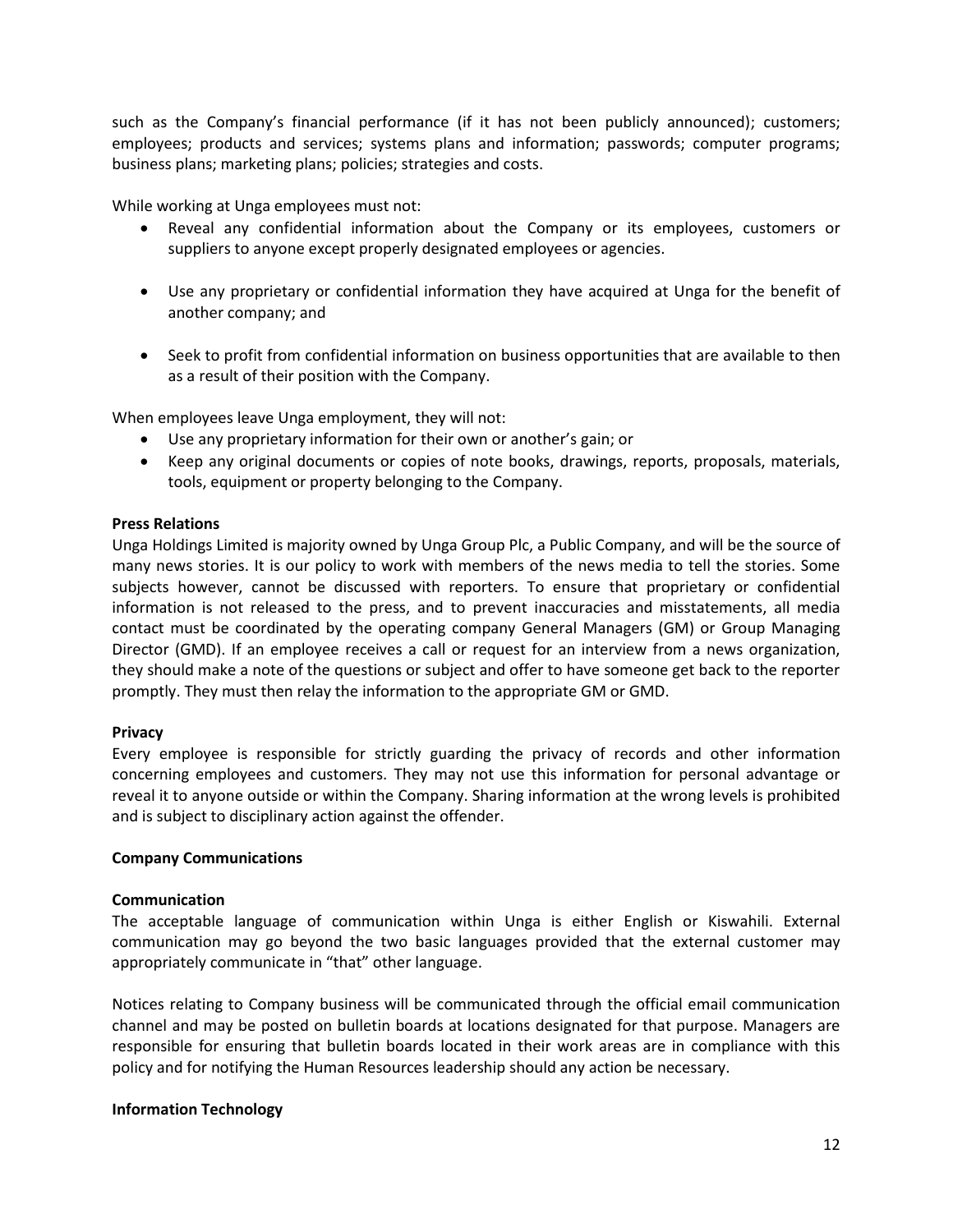All employees will be bound by the ICT policy governing use of e-mail and password. Employees are required to familiarize themselves with the detailed ICT policy available from Human Resources and the intranet. New employees will be authorized to use e-mail/internet via approval of the Authorization Form available from the HR or ICT Office.

## **Literature**

No one may distribute literature or post notices on Company premises without written permission from the Group HR Manager. All requests for such activities will be in accordance with these standards:

- Whether the activity will interfere with work performance or be offensive to other employees.
- Whether the activity is governed or prohibited by law;
- The relevance of the activity to employees as a whole; and
- Whether the activity will affect the impression received by customers and visitors.

The decision by Management as to whether literature will be allowed to be distributed will be final and binding. Employees who violate this policy will be subject to discipline up to and including dismissal.

## **Record Retention or Destruction**

Unga's records are important corporate assets which must be protected. They include, but are not limited to, financial statements and reports, general ledgers or other books of accounts, documentation of transactions, tax returns, computer software and other employee-created documentation whether computer generated or otherwise. Consistent with applicable law, company records shall be retained for varying periods of time (some of which are for essentially unlimited duration), depending on the type of record, the applicable legal obligation as well as specific Unga requirements.

Employees must ensure the retention of Unga records for requisite retention periods and that such records are subject to timely destruction when the specified retention period expires. "Records" for this purposes include "hard copies" of documents, records on computers, electronic systems, microfiche or microfilm.

Each Unga employee is responsible for compliance with Unga's Record Retention/Destruction Standards. Questions concerning the foregoing should be referred to the Group Finance Director for consideration and advice before any contemplated action is taken. An employee may not use for his/her own financial gain or disclose for the use of others, any inside information about the Group and/or Company obtained through his/her employment in the Group or Company.

## **12. RESTRICTIONS ON RELATIONSHIPS**

Unga Management will respect every individual employee and have concern for their merit, dignity and decency.

The work environment will be characterized by employees upholding the following virtues; honesty, temperance (not being drunk during office hours and being moderate in temper control); and prudence.

Personal relationships between employees that are romantic in nature must be declared.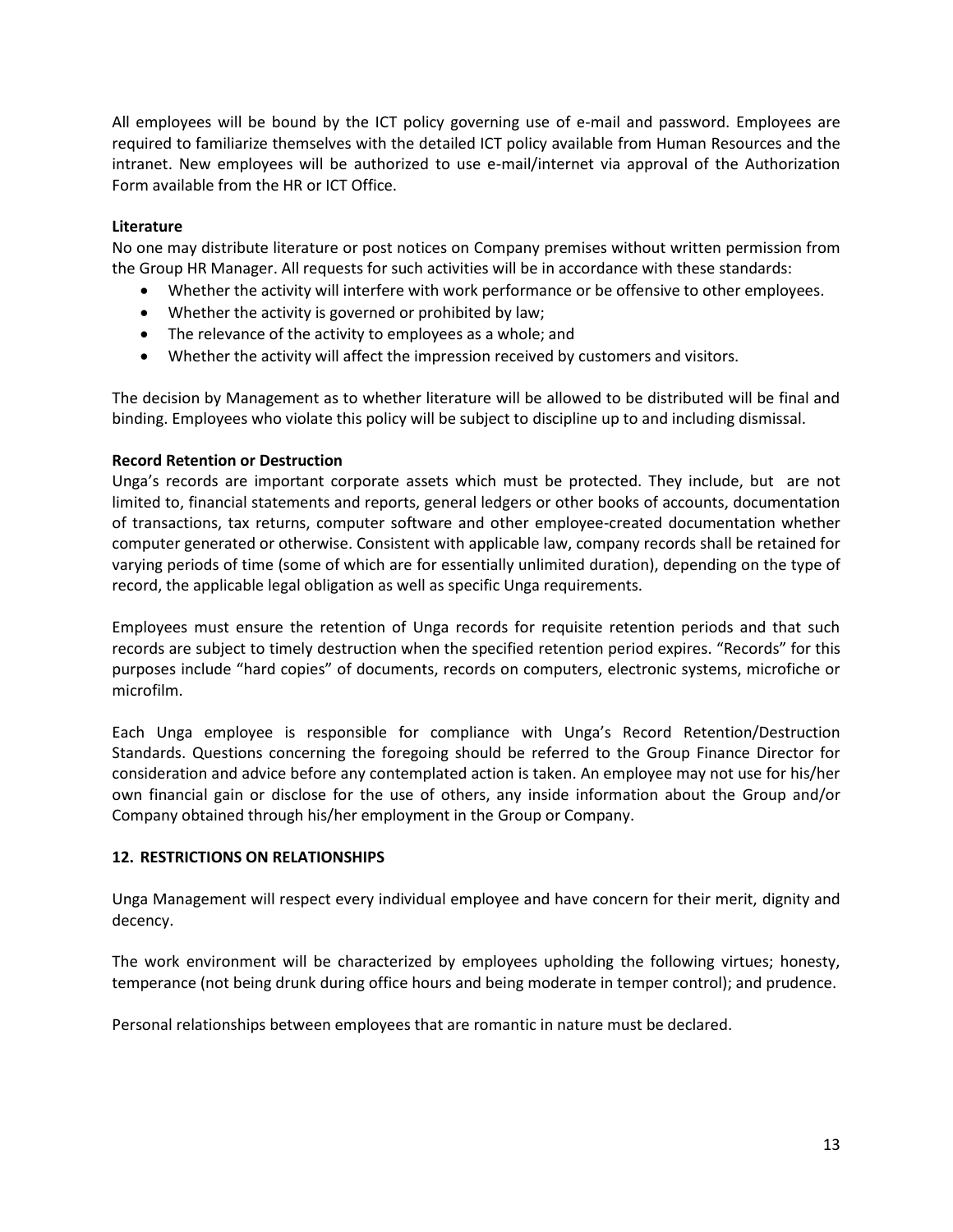## **13. DISCRIMINATION AND HARASSMENT**

Discrimination is the unfair treatment of an employee whereas harassment is behavior that makes someone feel intimidated, offended, excluded or isolated. The offending behavior may occur as a single, serious incident, or repeated incidents over a period of time. Harassment may be either personal or sexual or both. Examples of personal harassment are:

- spreading malicious rumors about someone
- treating someone unfairly
- picking on someone
- undermining someone

Discrimination and harassment on grounds of race, colour, sex, language, religion, political or other opinion, nationality, ethnic or social origin, disability, pregnancy, mental status or HIV status is illegal and therefore gross misconduct.

#### **14. SEXUAL HARASSMENT**

Sexual harassment has been defined to include unwelcome sexual advances, requests for sexual favors and other verbal, electronic or physical conduct of sexual nature when:-

- Submission to such conduct is made either explicitly or implicitly as a term or condition of an individual's employment;
- Submission to or rejection of such conduct by an individual is used as the basis for employment decisions affecting such individuals; or
- Such conduct has the purpose or effect of unreasonably interfering with an individual's work performance or creating an intimidating, hostile or offensive working environment.

Unga forbids sexual harassment in all of its manifestations and will not tolerate its occurrence in the workplace. Sex should not be used as a means of seeking favors or advancement in the office.

Supervisors/Managers are required to be knowledgeable on the issue of sexual harassment so that they can correct any situation which creates an intimidating, offensive or hostile work environment, and which has the purpose or effect of unreasonably interfering with any employees work performance.

## **15. EMPLOYEE SUPPORT**

## **HIV/AIDS Treatment**

Unga does not discriminate any employees who may be affected or infected by HIV/AIDS. We encourage them to adhere to the medical treatment and nutritional guidelines provided to them. We provide employees with medical support for their treatment through our comprehensive employee medical cover.

#### **Substance Abuse**

Unga prohibits the use, possession, distribution, purchase or sale of illegal drugs, narcotics, inhalants or other unlawful substances and materials, as well as the unauthorized use of alcohol on Company premises or while Unga employees are engaged in Company business.

In event of identified dependency, the Company will provide support to a limited extent, where an employee is willing to undergo treatment and rehabilitation.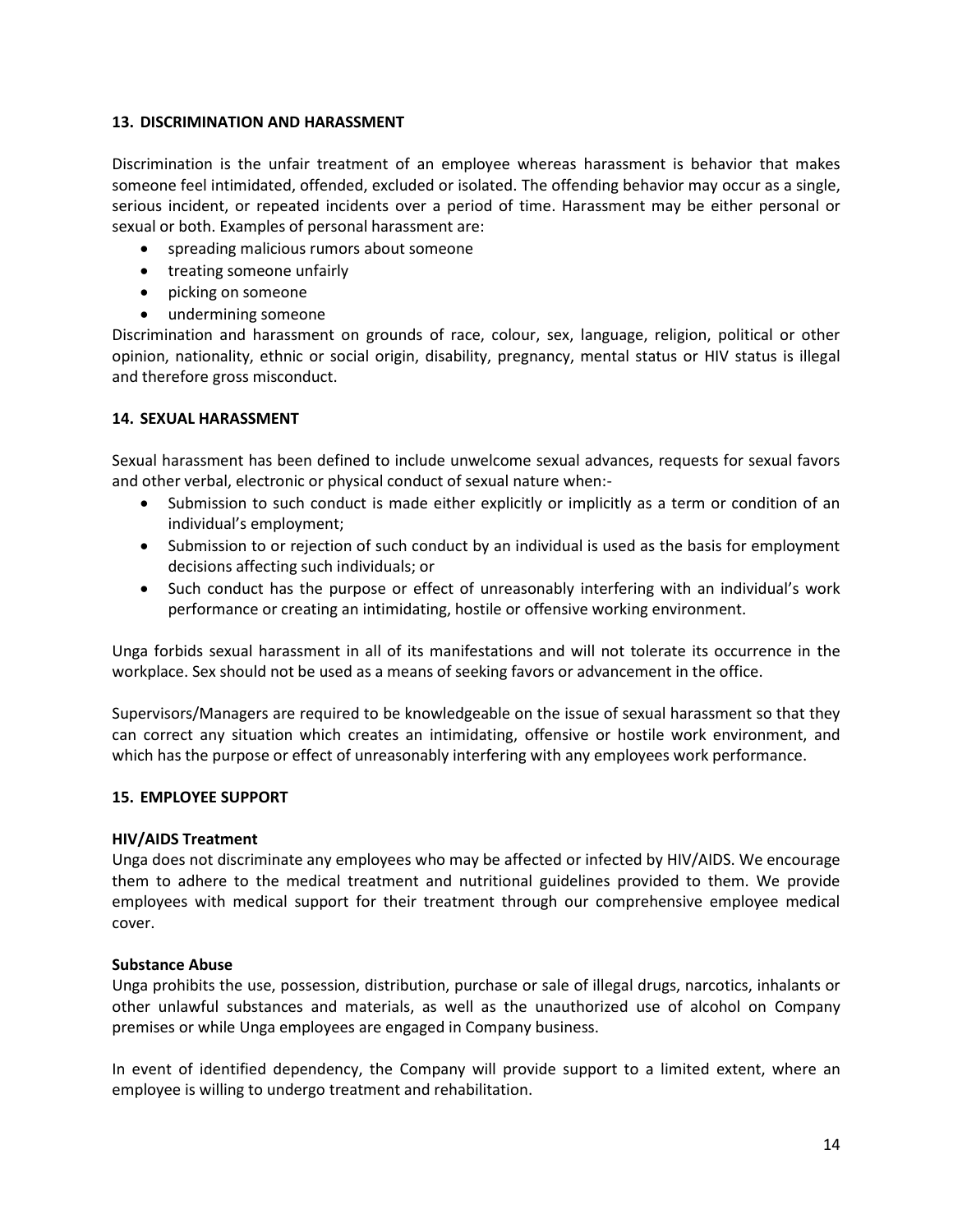# **16. RESTRICTIONS ON BUSINESS OPPORTUNITIES**

## **Taking Advantage of a Corporate Opportunity**

Employees may not take advantage of opportunities which rightly belong to the Company. For example, they may not acquire property they know the Company is interested in purchasing, divert business from the Company, or demand the same for procuring business for the Company.

## **Unga Property and Facilities**

Company property, facilities and official stationery may be used only for job related purposes. Theft or intentional damage of Company property or other employee's property will be taken as a violation and treated within the penalties specified in the HR Manual.

# **Employment of Family Members**

Employees of the same family may be employed by Unga provided they declare at the time of signing Acceptance of the Code. However:

- One family member may not directly supervise another;
- One family member may not process, review or audit the work of another, whether in the same or different units;
- Employment of family members requires prior written authority by the Group HR Manager.

For purpose of these standards, "family" is usually defined as:

- Spouse, children, grandchildren, parents, grandparents, brothers, sisters, uncles, aunts, cousins, nephews, nieces, in-laws and dependents, whether or not living in the same household;
- Any individual or organization which represents or acts as an agent for those posted above; or
- Any other individuals or organizations through which those listed above may receive a personal benefit.
- Any such "family" relations will be declared in the Personal History Form at commencement of employment.

# **17. RESTRICTIONS ON GIFTS AND HOSPITALITY**

Gifts and hospitality must not influence or appear to influence the recipient's judgment in a business decision. "Hospitality" includes: meals, refreshments; entertainment; and comforts provided in the normal course of business meetings and business related events. "Gifts" include anything of value other than hospitality.

Within the guidelines stated above, the following are the specific company guidelines for giving or accepting gifts and hospitality;

- Cash gifts are prohibited;
- No employee may receive benefits, gifts or commissions from a supplier in return for advice or purchases by any company in the Unga Holdings Limited group, or for any other activity for the supplier;
- Employees may accept seasonal gifts (Easter/Christmas) valued to a maximum of KES 5,000.00 (USD 50); any gifts of value above this amount must be declared to their respective Supervisor/Manager or Human Resources leadership.
- No employee may accept any discount on any personal purchase of the supplier's product if the discount can be construed as being offered to influence business decisions.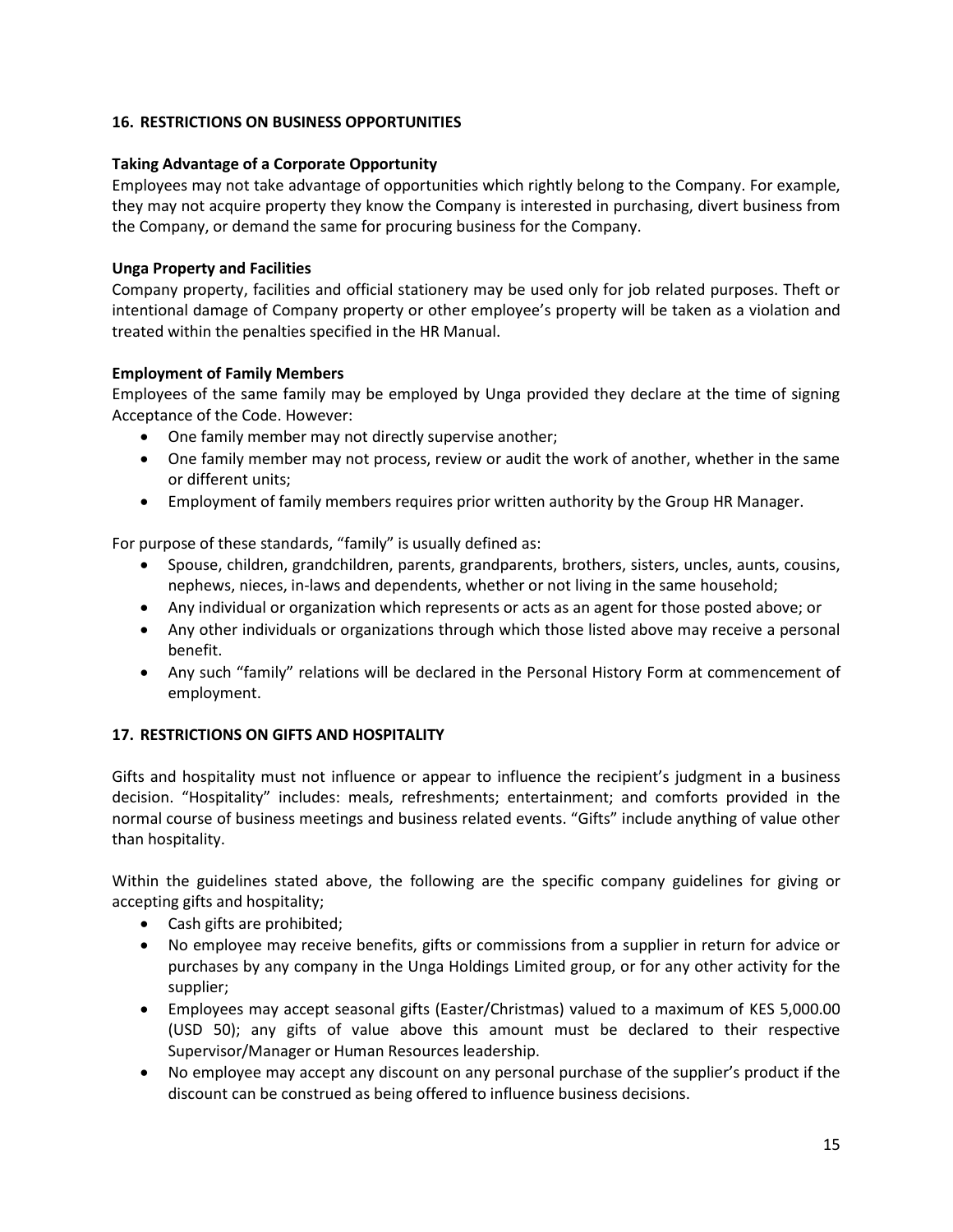- Employees must avoid entering into any arrangements which inhibit the process of open competition;
- Hospitality may be accepted if it does not exceed the hospitality that could be returned in the normal course of business expense if a customer did not pay for it (e.g. your manager would approve the expense if you submitted a claim for reimbursement);
- Customer or supplier offers of expense paid trips to customer or vendor sites, seminars, exhibitions or other outings should be reviewed with your General Manager or supervisor before the offer is accepted. You may not participate in situations which may influence or appear to influence your judgment in dealing with customers or suppliers who may transact business with the company; and
- Illegal payments or bribes to any government official are prohibited.
- Any social support given by the Company must be specific and approved by the General Manager and/or Group Managing Director.

## **Solicitations**

Solicitations of money for 'harambee' is discouraged because they often prove embarrassing to employees who cannot or do not wish to contribute.

# **Procedure**

- **a)** Request for permission to solicit within company premises must be made through the Human Resources leadership, after prior approval by the immediate supervisor.
- **b)** No employee should ever be pressured to make a contribution.
- **c)** Solicitation by employees is prohibited during working time or in customer or supplier service areas.
- **d)** Any fund contributions must be approved by the respective unit manager and deducted through the month's payroll.
- **e)** Employees are encouraged to join the existing Welfare and SACCOs that support this initiative, with contributions being managed through the payroll process.

# **18. RESTRICTIONS ON OUTSIDE EMPLOYMENT**

Employees are expected to devote their full time employment to Unga's interest during regular working hours and during any additional time that is required. The Company discourages outside employment. However community or charity work may be approved by the Company/Function Head provided it does not:

- Involve a business activity that completes with Unga;
- Involve the use of Unga's equipment, supplies or facilities;
- Require sponsorship from Unga;

## **Compensation and Honorariums**

If they receive approval for charity or community work, employees may keep any payment they receive for service unless the approval states otherwise. Employees may also keep honorariums or monetary compensation received for publications, public guest speaking appearances and teaching, unless their approval states otherwise.

## **Directorships with profit making organizations**

Where employees want to serve as director(s) of other profit making organization(s), they must get approval from the Group Managing Director. Normally the approval will be based on whether Unga will benefit from the association, according to these criteria: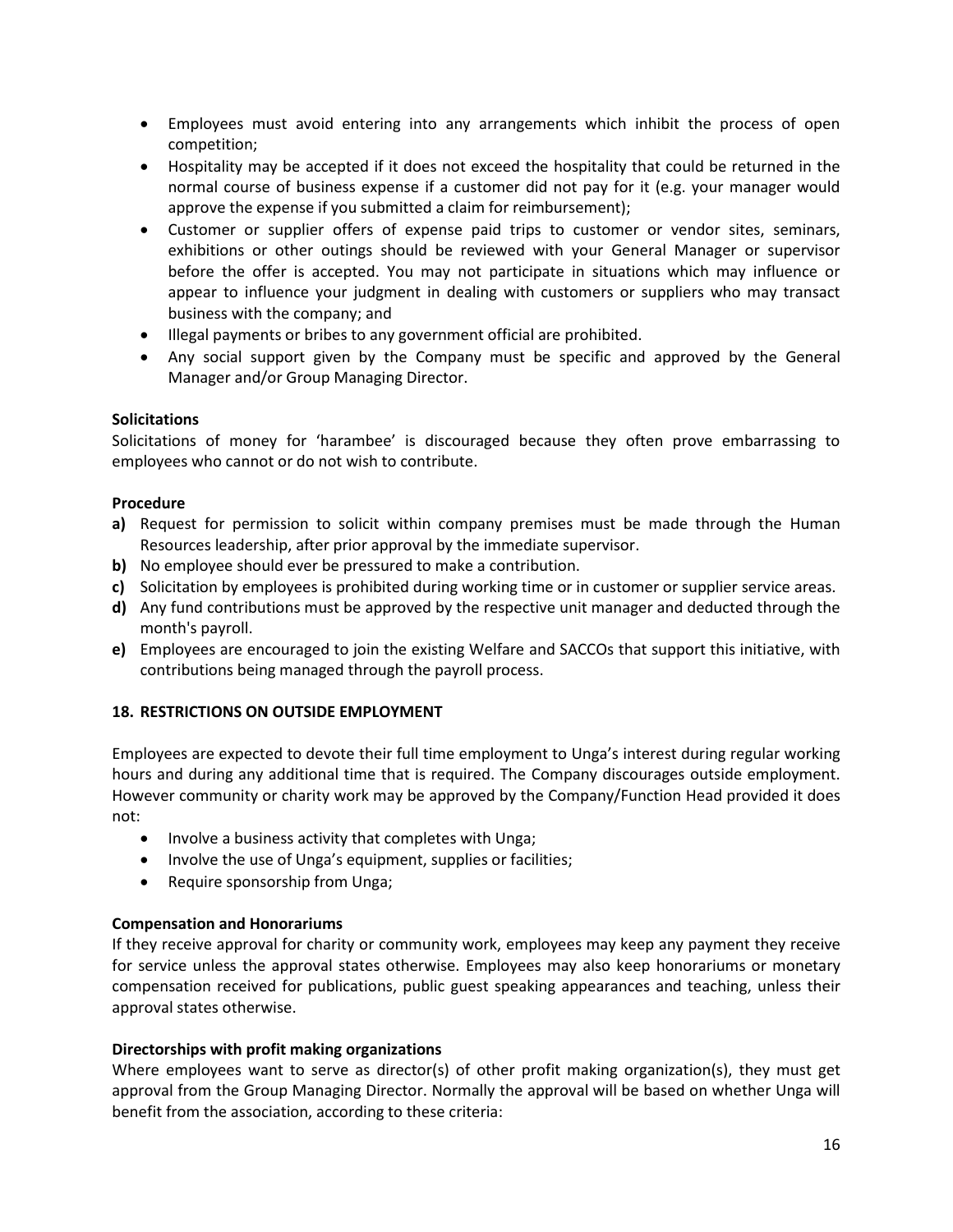- The experience and perspective one will gain will make them more effective at Unga;
- There is little risk of disrupting current or potential business relationships with other customers;
- The company is prestigious in its community and a leader in its operational area;
- One's experience and expertise will make significant contribution to the other company;
- One's directorship will not interfere with their job at Unga; and
- Service as director will reflect positively on Unga.

If a directorship is approved, employees may not participate in, approve or control any transaction between Unga and the other organization. Employees may be asked to resign their position in Unga if their Company/Function head determines that a conflict of job responsibilities or interests has developed.

# **Director or Trustee positions with non-profit making organizations**

If employees are seeking elected office, they must notify their Company/Function Head for permission to do so. Likewise they must notify their General Manager and/or the Group Managing Director when they are elected a Director or Trustee of a non-profit making organization. A non-profit making organization includes trade or professional organizations and Non-Governmental Organizations.

# **Political Activities**

Although the Company encourages active interest in the political and governmental process, employees may not:

- Represent the Company in political matters; or
- Use the Company's name or address in mailed material, fund collection or any political advertisement or literature.

When an employee wants to contest a civic or parliamentary post under the sponsorship of any political party, then, they must resign from their position in Unga.

# **Serving on political parties committees**

Employees who want to serve on committees of political campaigns, will be responsible for ensuring that:

- Their individual participation is not represented as an endorsement by the Company;
- Their duties to the committee do not interfere with their job performance; and
- They will avoid any conflict of interest or the appearance of conflict of interest.

# **19. INSIDER TRADING**

In the course of their employment with Unga, employees frequently come into possession of confidential and highly sensitive information concerning the Company, its customers, suppliers or other companies with which the Company has contractual relationships or may be negotiating transactions. Much of this information has a potential for affecting the market price of securities (shares) issued by the corporations involved.

The Capital Markets Authority Act (Part VI) provides clear direction on insider trading as demonstrated by the following extracts:-

• It is a criminal offence for any director, officer or employee of a company or its subsidiary or company to deal on the Exchange in the securities of that company if: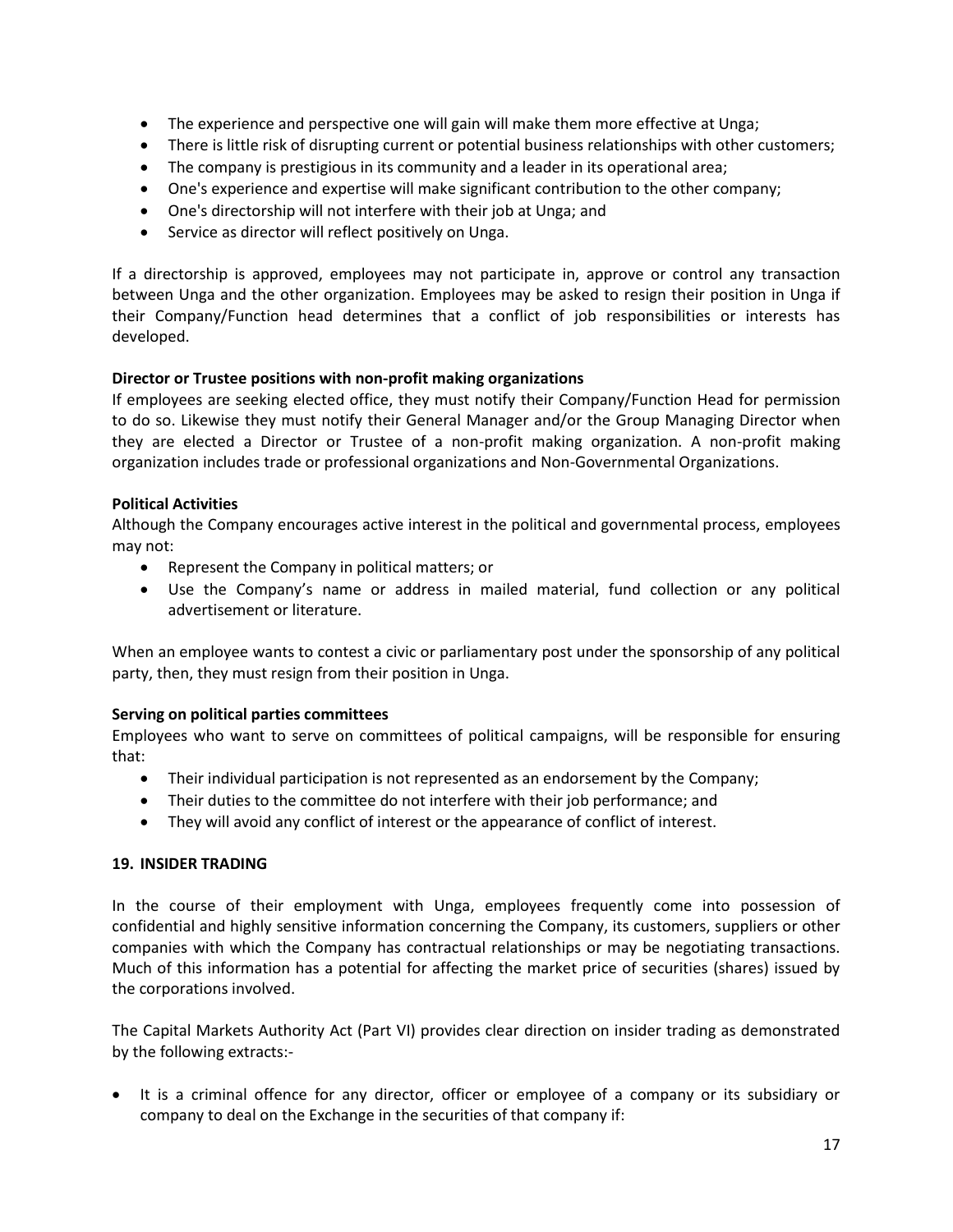- 1. He/she holds information concerning that company which he/she knows is unpublished price sensitive information and which he/she holds by being connected with that company which it would be reasonable to expect he/she would not divulge except in the proper performance of his/her duties; and
- 2. He/she deals in the securities of that company with a view to making a profit or avoiding loss.

For this purpose "unpublished price sensitive information" is information about specific matters, directly or indirectly of concern to the company which is not generally known to those likely to deal in the securities of that company, but which would, if known, be likely to materially affect the price of those securities.

- These provisions also apply to the securities of another company where a person connected with one company (company A) is in possession of unpublished price sensitive information about another company (company B) concerning any transaction, actual or contemplated, which involves both company A and company B or involves one of them and the securities of the other. Information that such a transaction is no longer contemplated is also covered by these provisions. An obvious example in this category is for an insider to buy shares in company B knowing that company A (his/her employer) proposes to make a bid for company B.
- The prohibitions on dealing in securities with a view to making a profit or avoiding loss described in the first paragraph above apply also to anyone who receives unpublished price sensitive information from insider if the recipient knew it was such and he/she knew or reasonably believed it should not have been disclosed by the insider.
- It is also an offence for an insider to decide or procure anyone to deal in the securities of any company, with a view to making a profit or avoiding loss, when the insider him/herself is prohibited from so dealing and for an insider to pass on unpublished price sensitive information for the purposes of dealing in those securities to which the information relates, or advising or procuring some other person to deal where the dealing is done with a view of making profit or avoiding loss.
- A person who contravenes this shall be guilty of an offence and shall be liable to:
	- $\checkmark$  A fine not exceeding five million shillings or imprisonment for a term not exceeding five years or to both for a corporate body and any other person respectively on a first offence.
	- $\checkmark$  A fine not exceeding ten million shillings and a fine not exceeding five million shillings or to imprisonment for a term not exceeding seven years or to both for a corporate body and any other person respectively on any subsequent conviction.

All employees are encouraged to read and be familiar with the contents of the Code of Conduct for Prevention of Insider Trading, available on the Unga website.

## **20. FRAUD, BRIBERY AND CORRUPTION**

Unga Holdings Limited is committed to upholding the highest ethical, honest and professional standards while conducting business by implementing and enforcing systems that ensure fraud, bribery and corruption are prevented. The Company has zero-tolerance approach to fraud, bribery and corruption activities and is committed to acting professionally, fairly, and with integrity in all business dealings and relationships in every country where we operate.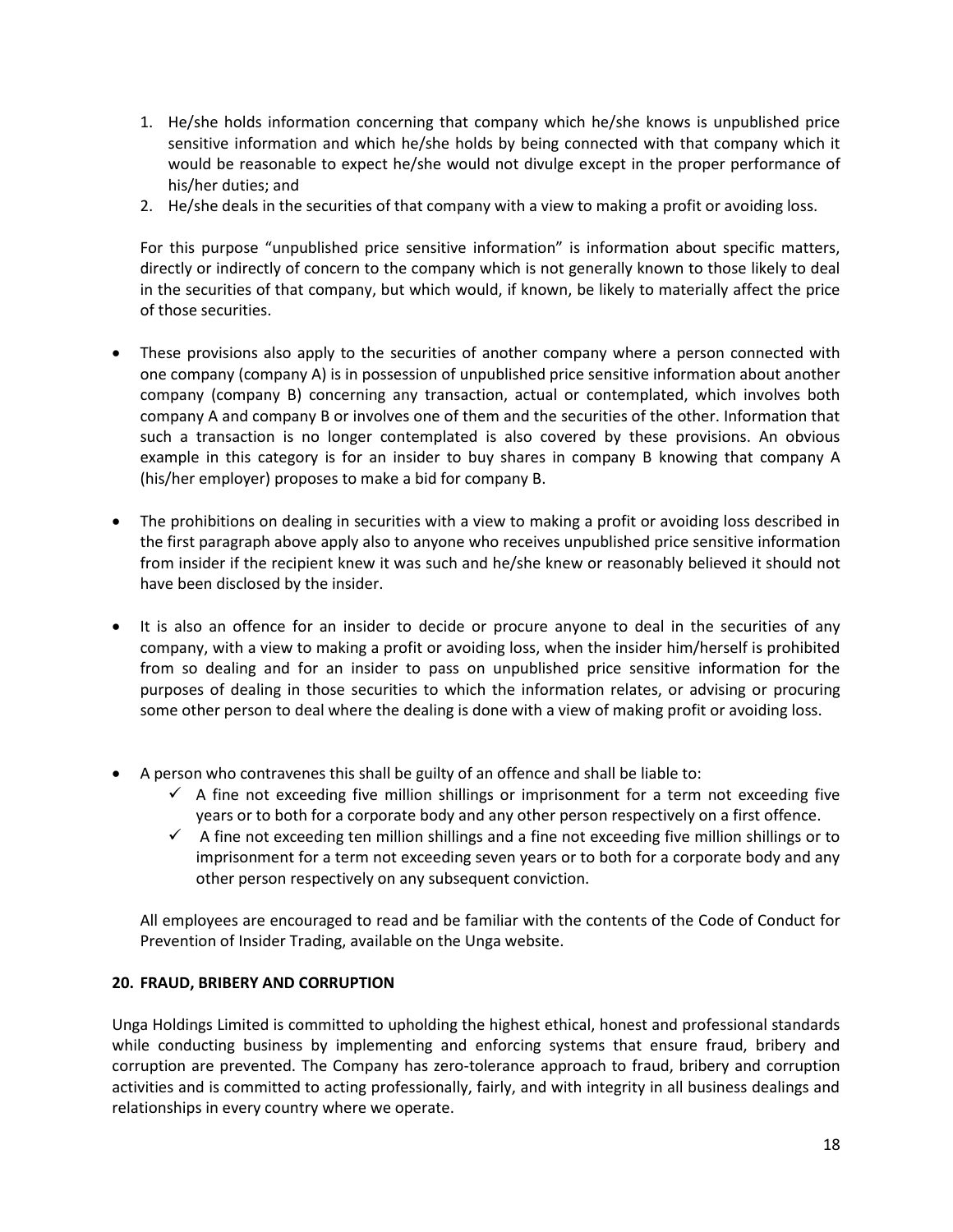UHL will constantly uphold all applicable laws and regulations relating to anti-fraud, anti-bribery and anti-corruption in all the jurisdictions in which we operate; whether locally or abroad.

Any involvement in fraud, bribery or corruption is not only gross misconduct warranting disciplinary action up to and including termination, but also a criminal offence under Kenyan Law. For more information on this please refer to the Anti-fraud, Bribery and Corruption Policy.

## **21. ANTI-MONEY LAUNDERING**

Unga Holdings Limited is committed to the prevention, detection and reporting of money laundering activities; including any activity that promotes money laundering or systems or persons that fund criminal or terrorist activities. The Company will ensure that it is compliant with applicable laws in this regard and expects its business partners, customers, suppliers, contractors, consultants and employees to adhere to these laws. For more information on this please refer to the Anti-money Laundering Policy.

Additionally, by virtue of its affiliation to Seaboard Corporation (an entity listed on the New York Stock Exchange), Unga Holdings Limited subscribes to the United States Foreign Corrupt Practices Act (FCPA) and the rules and Regulations of the Office of Foreign Assets Control (OFAC), a division of the US Treasury.

## **22. INTERNAL MANAGEMENT, FINANCIAL RESPONSIBILITY AND ACCOUNTING CONTROLS**

Internal control is a process that is carried out by the Company's Board of Directors, Management and other personnel for the purpose of gaining reasonable assurance of achieving objectives related to effectiveness and efficiency of operations, integrity in financial reporting and compliance with pertinent laws and regulations. Within these broad categories are a number of specific objectives formulated to address the size and scope of activities, management philosophy, the business environment and the culture of the Company.

The Company's current expectation relative to internal control goes well beyond financial reporting to include all controls which are critical in managing the business. Each employee has a role in the control process in order to form an effective control network. Of particular importance in establishing and monitoring the system are the Company's Board of Directors, Group Managing Director, General Managers, Finance Manager, Head of Internal Audit, Head of Risk & Compliance and external Auditors. With respect to internal accounting control, complete and accurate accounting for all transactions is essential to Unga's control of its affairs and reliability of its financial reporting. Therefore, to assure the integrity of all data reflected in Unga records and reports and also to impede and detect the improper use of Unga funds and other assets, an Unga Financial Accounting and Internal Controls Policy and pursuant thereto, internal control guidelines will be established. As virtually every employee contributes in some way to the records of the Company and plays a role in achieving Company objectives, all employees have a responsibility to assure that they comply with established procedures and that all documentation provides a complete and accurate record of the relevant activities and transactions.

Falsifying any corporate book, record or account is a violation of the law. Unga Management will continue to evaluate the adequacy of Unga's internal accounting controls and requirements on a regular basis with such evaluations encompassing the following considerations: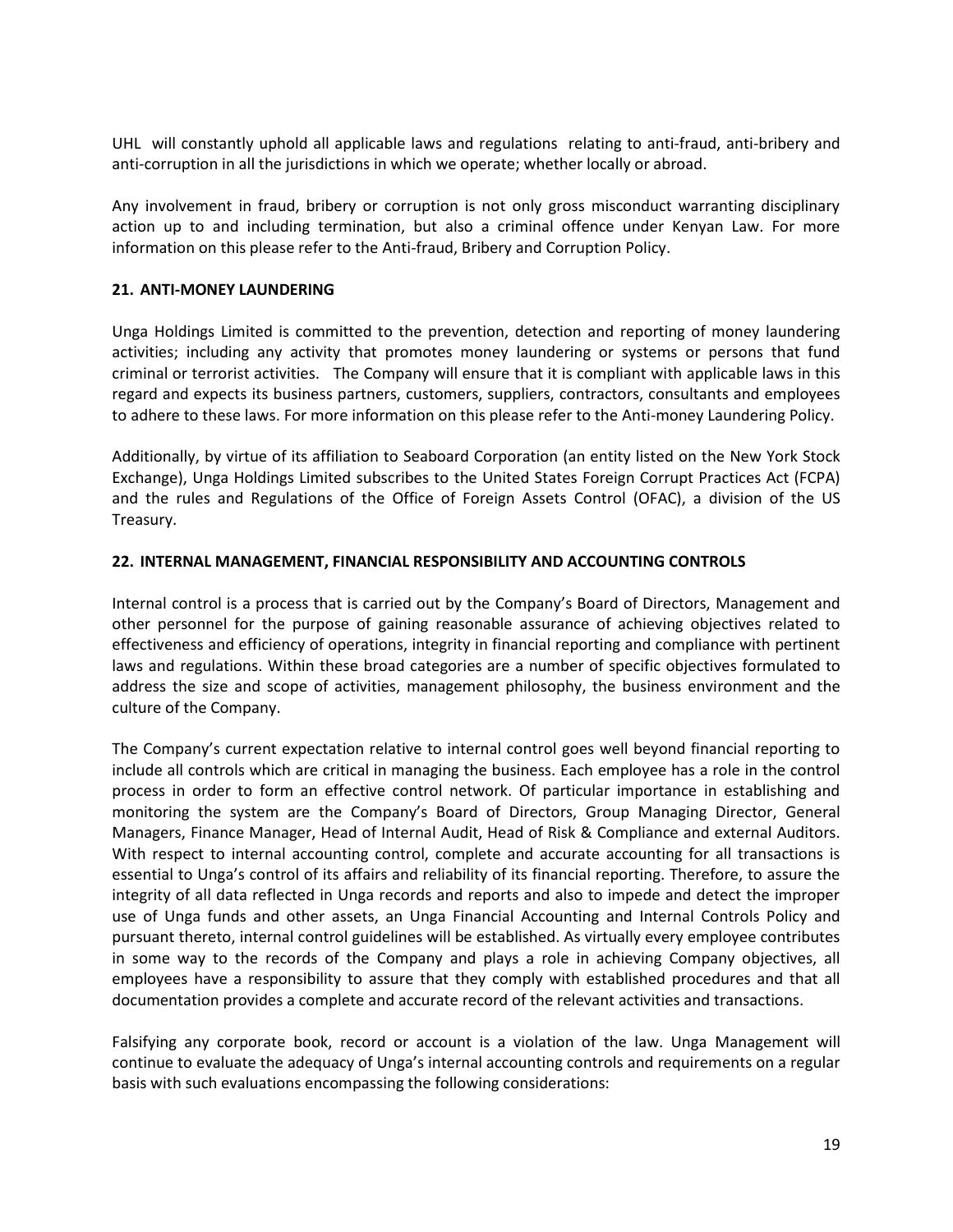- Evaluation of the overall control environment;
- Translation of the broad objectives of internal control into specific control objectives applicable to the particular business, organizational and other characteristics of the company;
- Consideration of the specific control procedures and individual environment factors which should contribute to achievement of the specific control objectives;
- Monitoring of control procedures and consideration of whether they are functioning as intended; and
- Consideration of the benefits and costs of additional or alternative controls.

To assist Unga Management in evaluating the adequacy of Unga's internal control systems, the Finance Managers have a responsibility for originating and maintaining up-to-date documentation which adequately describe and reflect company internal control systems. Control guidelines are issued periodically and internal and external auditors will continue their annual examination of the controls. However, as responsibility for the adequacy and ongoing monitoring of such controls rests with the Management, responsible members of Management will annually be required to certify compliance with company directives relating to internal controls as outlined in this publication.

## **Internal Auditing**

Consistent with Unga internal controls and internal audit requirements. Unga's internal auditors conduct objective, independent examinations, taking into account the high level of business ethics, integrity and honest dealing required of Unga and its employees. A strong audit effort helps assure compliance with established policies, procedures and controls and assists in identifying potential deficiencies so that they may be promptly corrected. False or misleading statements to auditors, whether internal or external, are totally unacceptable since full co-operation with the auditors is the responsibility of all employees. No member of Management or other employee may interfere with or hinder the audit process.

Any employee having information or knowledge of any unrecorded fund, asset or transaction or any similar irregular act shall promptly report such matter, through internal audit channels, to the appropriate operating company General Manager or the Group Managing Director.

## **23. WHISTLE BLOWING**

The Board of Directors, management and employees are committed to high ethical standards as provided in this Code of Ethics and Conduct. We seek to inculcate transparency, ethical behavior and accountability in all our businesses and processes and to foster an ethical culture.

The Company is committed to taking action on any reports relating to malpractices, illegal acts or omissions by its employees or external partners. The Company also commits to protecting anyone who makes reports of such violations.

Channels for reporting any misconduct are:

- 1. [reportviolationsunga@seaboardcorp.com](mailto:reportviolationsunga@seaboardcorp.com)
- 2. [unga@tip-offs.com](mailto:unga@tip-offs.com)
- 3. Toll free numbers
	- a. Kenya 0800 722 626
	- b. Tanzania 0800 780 026
	- c. Uganda 0800 100 255

For more information and other numbers please refer to the Whistle Blowing Policy.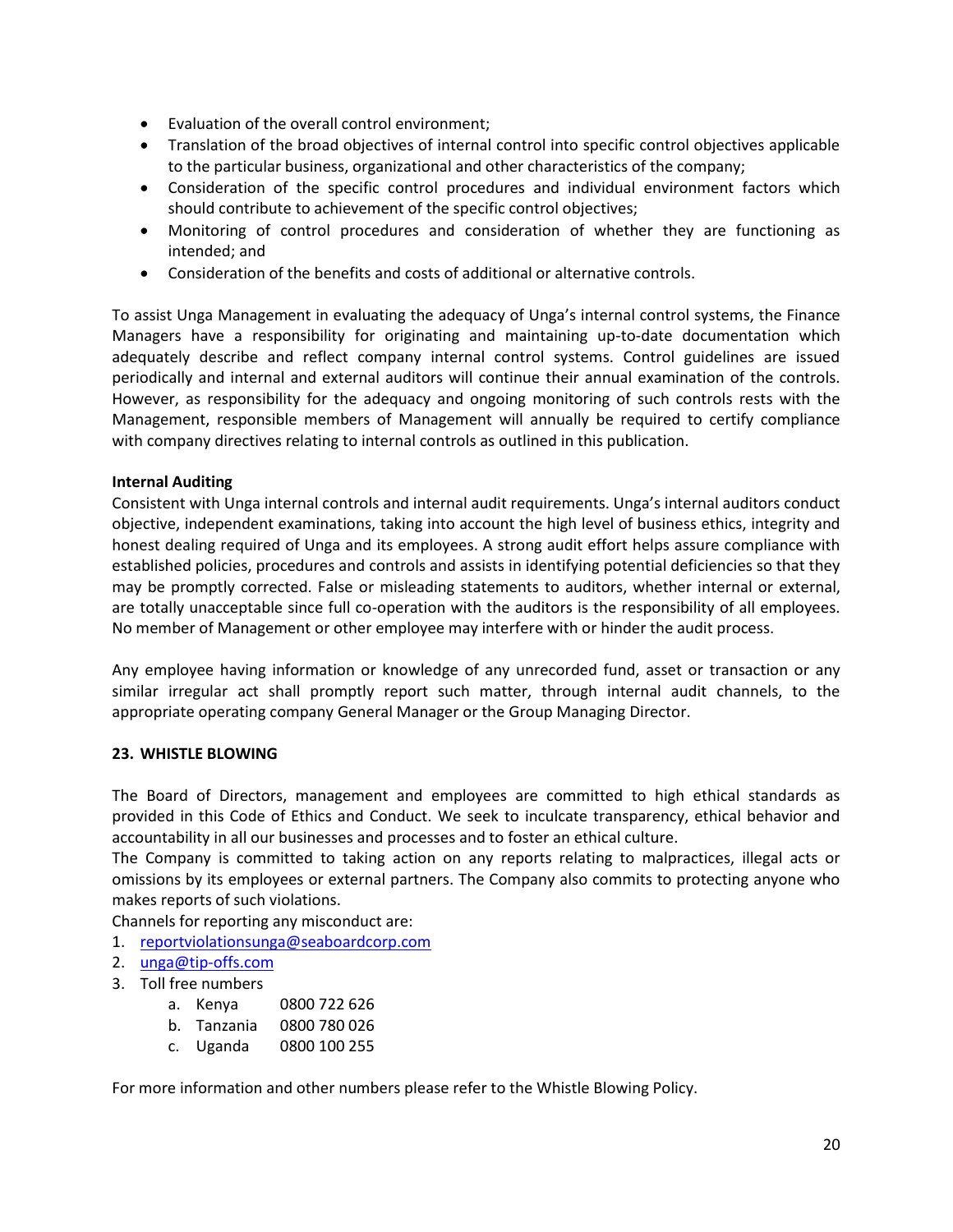## **APPENDIX I: ACKNOWLEDGMENT AND ACCEPTANCE FORM**

My personal commitment to Unga Holdings Limited and its subsidiaries, and to its beneficial owners Unga Group Plc and Seaboard Corporation.

I ………………………………………………………………… (Name of Employee/Supplier), Staff/ID Number ....................................... of ………………………....…………………................................... (Name of Operating Company/Supplier Company)

Confirm that I have read and understood the Unga Code of Ethics & Conduct and acknowledge my obligations as an employee/supplier (cross-out not relevant) to comply with the principles, policies and laws outlined in the Code, including any supplemental amendments made by the Company. I also have been informed that the Code is available on the company's website.

I understand that my agreement to comply with the Code neither constitutes nor should be constructed to constitute either a contract of employment/supply (cross-out not relevant) for a definite term or guarantee of continued employment/supply (cross-out not-relevant) with/to the Company.

I undertake to adhere to the requirements of this policy at all times during my employment with/supply to (cross out not-relevant) Unga. If I contravene any of the sections, I give Unga express consent to take any action deemed fit as outlined in the Code of Ethics and Conduct document, subject to the contract provisions or provisions of the Collective Bargaining Agreement (if applicable).

## **Declarations**

The following are the declarations that I would like to make in accordance with the Code of Ethics and Conduct:

Witnessed by (Name) ………………………………………………………… Signature ………………………………………………………………………

## **Process Owner**

I …………………………………………. (Name of Process Owner) have discussed with my staff member/supplier named above, read the acknowledgement and acceptance for the Code of Ethics and Conduct from him/her/supplier. I declare that to the best of my knowledge, it represents the true position, and I have no knowledge of facts about him/her/the supplier that contravenes the Code of Ethics and Conduct.

Name ………………………………………………......………………………………………………

Signature ……………………………….....................……….. Date …………………….

A copy of the signed form must be returned to the Human Resources/Procurement Office within five (5) days of receiving this Code of Ethics and Conduct booklet. Failure to do so will not however affect the applicability of this Code to you.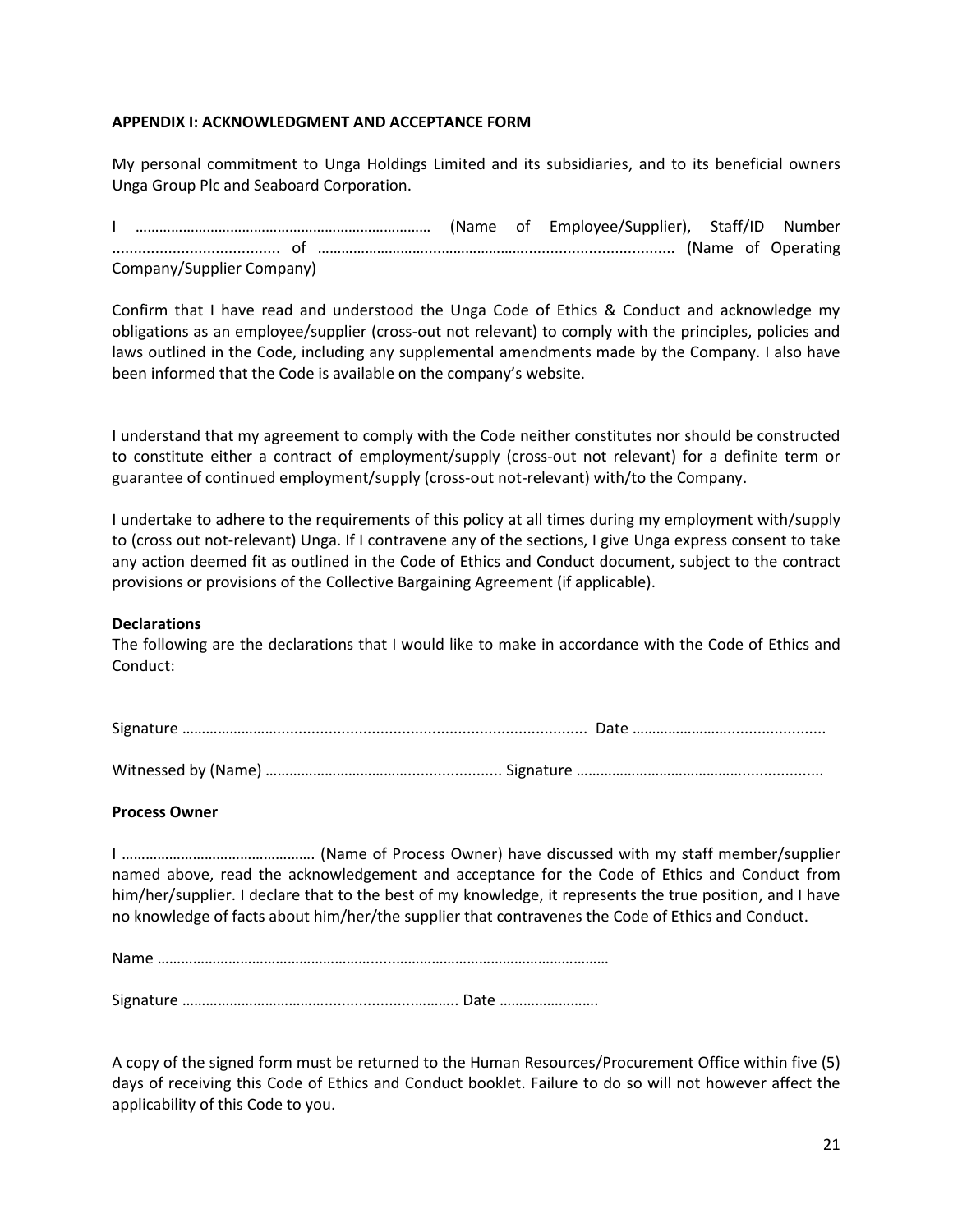#### **APPENDIX II: GLOSSARY**

#### **A LIST AND MEANINGS OF VIRTUES USED IN THE TEXT**

#### **Generosity**

A generous person acts unselfishly and cheerfully for the benefit of others, conscious of the value of his or her help and despite the fact that it may cost him or her an effort.

#### **Fortitude**

In situations which make it difficult to improve, a courageous person resists harmful influences, withstands difficulties and strives to act positively to overcome obstacles and undertake great deeds.

#### **Optimism**

An optimist has confidence, based on reason, in his or her own abilities, in the help which he or she can obtain from others and in the abilities of others, thus in every situation, he or she can identify, first of all the positive elements and the opportunities for improvement which it offers and, secondly, the difficulties and obstacles in the way of such improvement, he or she takes advantage of everything favorable and faces up to the rest in a sportsmanlike manner.

#### **Perseverance**

Once his or her decision is made, a persevering person takes the steps necessary to achieve the goal that he or she has set for himself for herself, in spite of internal or external difficulties, and despite anything which might weaken his or her resolved in the course of time.

#### **Orderliness**

An orderly person follows a logical procedure which is essential for the achievement of any goal he/she sets himself – in organizing his things, using his/her time, carrying out his/her activities on his/her own initiative, without having to be constantly reminded or monitored.

#### **Respect for Others**

A person who has respect for others acts or refrains from acting so as not to harm, and indeed so as to benefit, himself/herself and others according to their rights, status and circumstances.

#### **Sincerity**

A sincere person makes full disclosure, where appropriate, to the right person and at the right time, of anything he/she has done, seen, thought or felt with regard to his/her own or another's situation.

#### **Modesty**

A modest person recognizes the value of his/her privacy and respects that of others. He/she protects his/her privacy from the gaze of others; he/she rejects anything which might encroach upon it and relaxes this practice only in circumstances which can be of benefit to him/her or others.

#### **Moderation**

A person who is moderate distinguishes between what is reasonable and what is self-indulgent and make reasonable use of senses, his/her time, his/her money, his/her efforts and so on, in accordance with true and upright principles.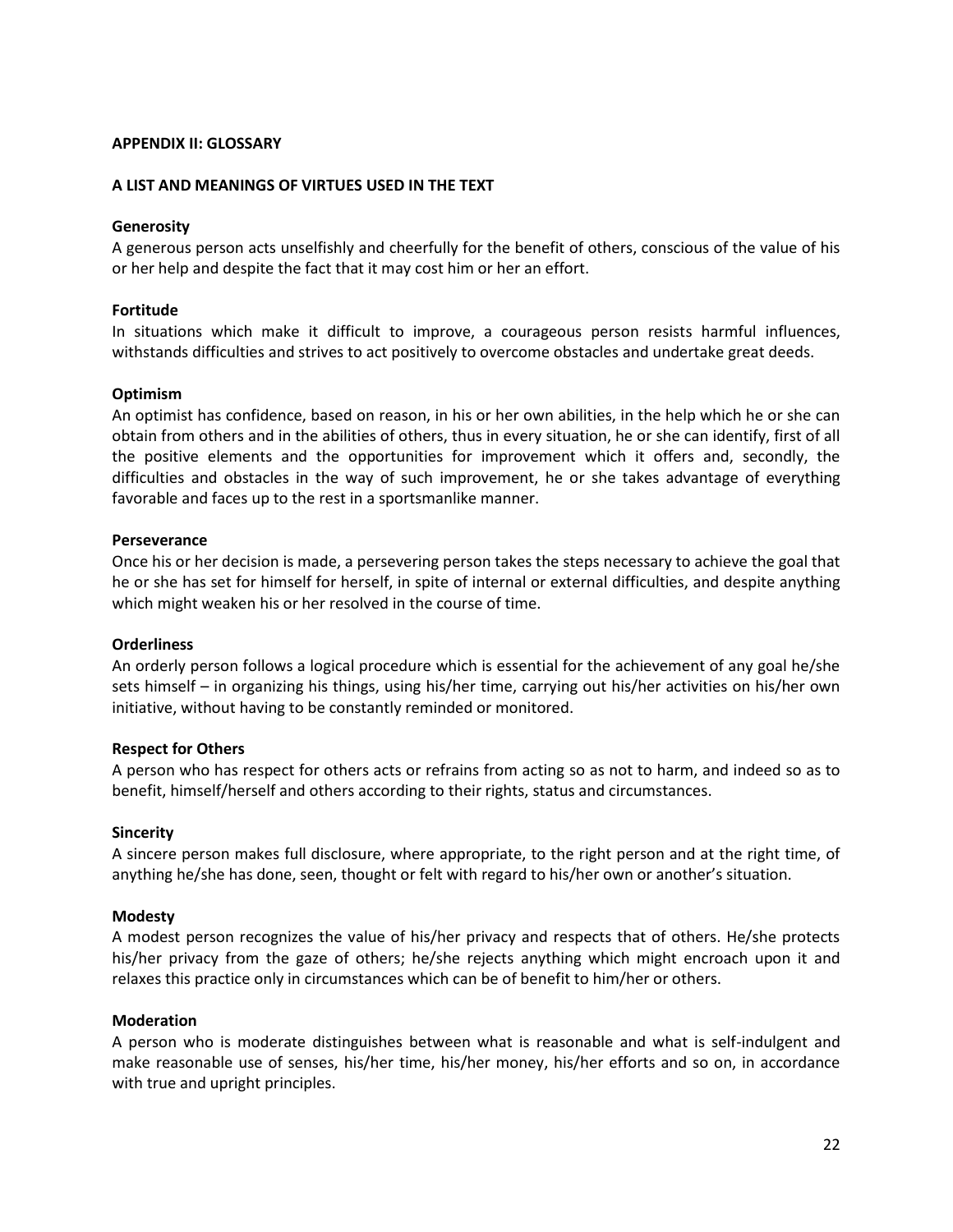#### **Flexibility**

A person who is flexible adapts his/her behavior readily to the particular circumstances of each individual or situation, but without hereby abandoning his/her own personal principles of behavior.

#### **Loyalty**

A loyal person accepts the bonds implicit in his/her relationship with others – friends, relatives, superiors, his/her country, institutions, etc. so that, as he/she goes on, he/she defends and reinforces the system of values which these represent.

#### **Industriousness**

An industrious person does diligently those things especially essential to the achievement of supernatural and natural maturity, and helps others do the same, in everyday work and fulfillment of one's other duties.

#### **Patience**

A patient person bears present difficulties calmly, in a situation where he/she senses some difficulty or some good which is difficult to achieve.

#### **Justice**

A just person strives constantly to give others what is their due, so that they can fulfill their duties and exercise their duties and exercise their rights as persons (the right to life, to cultural and moral goods, to material goods), as parents, as children, as citizens, as workers, as rulers etc. – and he/she also tries to see that others do likewise.

#### **Obedience**

An obedient person accepts as his/her own decisions those which come from whoever holds and expresses authority, provided they do not go against justice, and he/she carries out promptly what has been decided, striving faithfully to interpret the will of him/her who commands.

#### **Prudence**

In his/her work and in his dealings with other people the prudent person gathers information which he/she assesses in the light of right standards: he/she weighs the favorable and unfavorable consequences for himself/herself and others prior to taking a decision and then he/she acts or refrains from acting, in keeping with the decision he/she has made.

#### **Audacity**

An audacious person sets out and completes courses of action which may appear imprudent, convinced – after calm assessment of the facts and taking account of possible risks – that he/she can achieve a genuine good.

#### **Humility**

A humble person recognizes his/her own inadequacy, qualities and abilities and presses them into service, doing good without attracting attention and expecting the applause of others.